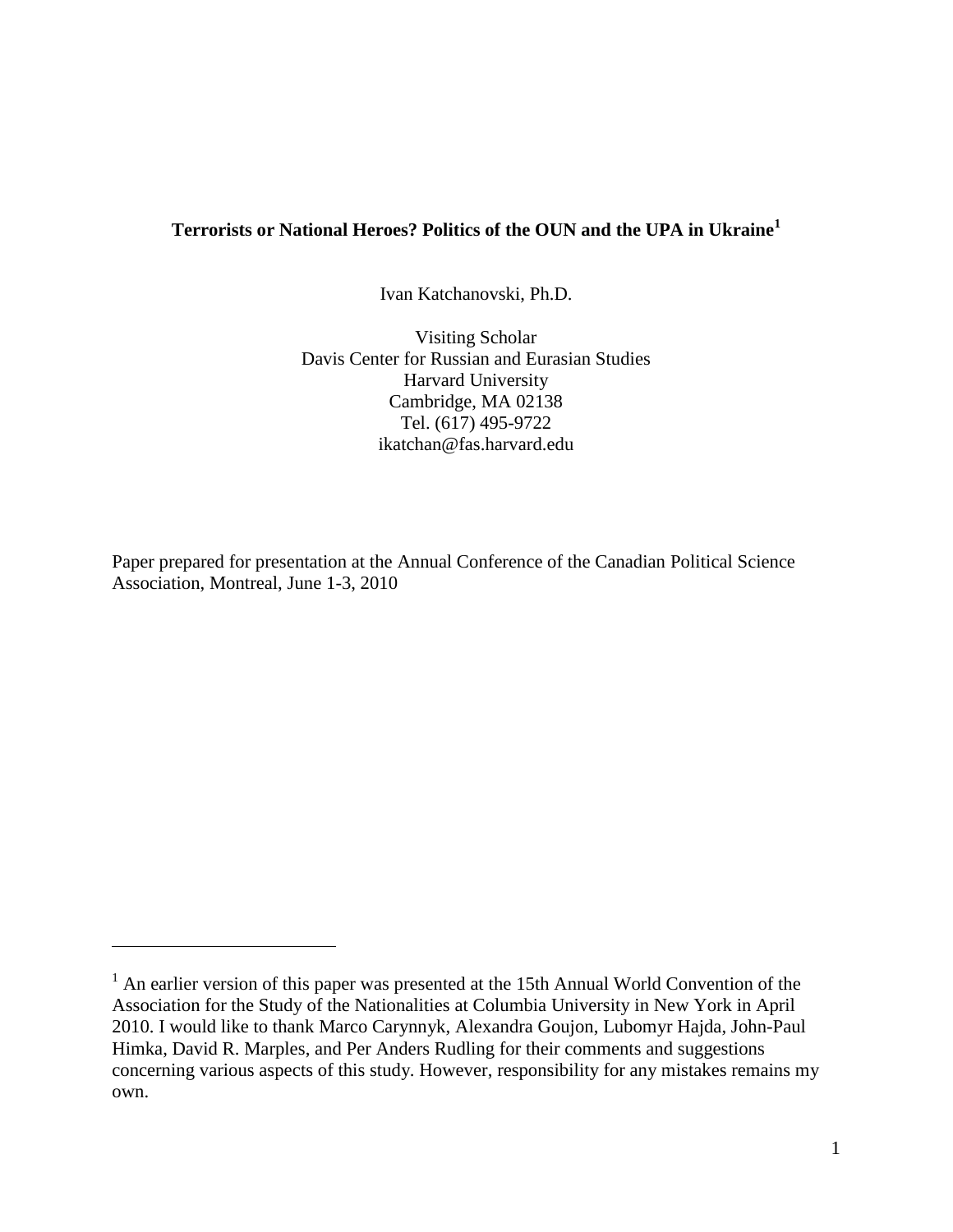### **Abstract**

This study analyzes policies and public attitudes concerning the Organization of Ukrainian Nationalists (OUN) and the Ukrainian Insurgent Army (UPA) after the "Orange Revolution" in Ukraine. The issue of the political rehabilitation of these nationalist organizations, which relied on terrorism and were involved in Nazi genocide and ethnic cleansing of Poles during World War Two, became one of central political issues in this post-Soviet state. The question is which factors determine attitudes towards the OUN and the UPA in contemporary Ukraine. The hypothesis is that regional factors are the main determinants of the public opinion concerning these organizations. This paper uses analysis of historical studies and archival data to examine policies and controversies concerning the OUN and the UPA. It employs comparative and regression analyses of the 2009 Kyiv International Institute of Sociology survey to determine effects of regional factors, compared to other factors, such as ethnicity, language, and age, on attitudes towards the Stepan Bandera faction of the OUN and the UPA. The paper shows that that regional factors and perceptions of the involvement of the Bandera faction of the OUN and the UPA in mass murder are strongest predictors of views concerning these nationalist organizations.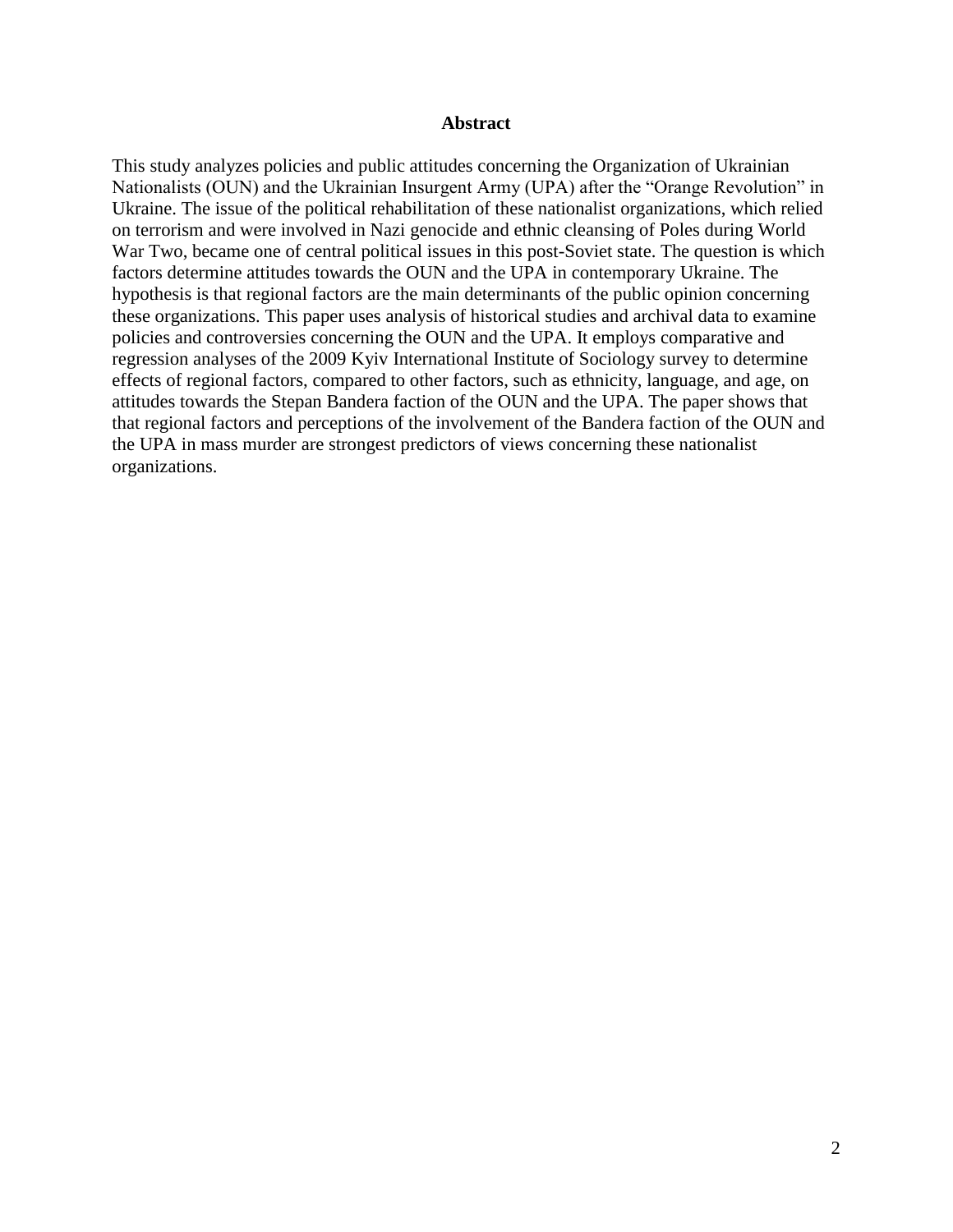#### **Research Question and Hypothesis**

The question of the political rehabilitation of the Organization of Ukrainian Nationalists (OUN) and the Ukrainian Insurgent Army (UPA) became one of the central political issues in post-Soviet Ukraine, especially after the "Orange Revolution." (See Marples, *Heroes and Villains*, "Anti-Soviet Partisans," "Stepan Bandera;" *Orhanizatsia*; Shevel). President Viktor Yushchenko, his bloc "Our Ukraine," other nationalist parties, and many mass media outlets pursued the complete political rehabilitation of the OUN and the UPA. They portrayed these organizations as a national liberation movement, which fought against both Nazi Germany and the Soviet Union for Ukrainian independence, and presented leaders of the OUN and the UPA as national heroes. For example, President Yushchenko awarded, posthumously, the "Hero of Ukraine" titles to Roman Shukhevych, the Supreme Commander of the UPA, in October 2007, and to Stepan Bandera, the leader of the main faction of the OUN, in January  $2010<sup>1</sup>$ 

 This study analyzes political attitudes concerning the Organization of Ukrainian Nationalists and the Ukrainian Insurgent Army after the "Orange Revolution" in Ukraine. The question is which factors determine attitudes concerning the OUN and the UPA in modern Ukraine. This first section of the paper examines contemporary controversies regarding these organizations and reviews previous studies. It provides a theoretical and historical framework for analysis of public attitudes towards the Bandera faction of the OUN (OUN-B) and the UPA in the second section. The study focuses on the OUN-B because it was historically more influential than the Andrii Melnyk faction (OUN-M), in particularly, by organizing the Ukrainian Insurgent Army, and because the policies of the heroization of the OUN in "Orange" Ukraine concerned primarily the Bandera faction.

 This paper uses data from a national survey that was commissioned by the author and conducted in Ukraine by the Kyiv International Institute of Sociology (KIIS) in June 2009. This survey includes questions concerning general attitudes towards the OUN-B, the UPA, and involvement of the OUN and UPA in mass murder of the Polish, Jewish, and Ukrainian populations. The paper also uses analysis of previous studies of the OUN and the UPA and archival documents from the Roosevelt Presidential Archive in the United States and the Volyn State Regional Archive in Ukraine.

 This study employs comparative and multiple regression analysis of the survey data to determine effects of regional factors, compared to other factors, such as ethnicity, language, education, age, gender, and place of residence, in public attitudes towards the Bandera faction of the Organization of Ukrainian Nationalists and the Ukrainian Insurgent Army. It tests a hypothesis that regional factors are major determinants of views concerning these organizations. Since the OUN and the UPA were regional organizations based primarily in Galicia in the 1930s and the 1940s, public support for these organizations is likely to be strongest in this region.

 Support for the OUN and the UPA is also likely to be much higher in other regions of Western Ukraine than in the regions of historically Eastern Ukraine. Previous studies show that pro-nationalist political culture became dominant in Western Ukrainian regions, which experienced Polish, Czechoslovak, and Romanian rule between World War I and World War II. Western Ukraine came under Soviet rule as result of World War II, in contrast to historically Eastern Ukraine which experienced much longer periods of Russian and Soviet rule. Western regions, with the exception of Volhynia, were ruled by the Austro-Hungarian Empire before World War I. Because of differences in historical experience, nationalist values are stronger in Galicia compared to historical Western Ukrainian regions of Volhynia, Bukovyna, and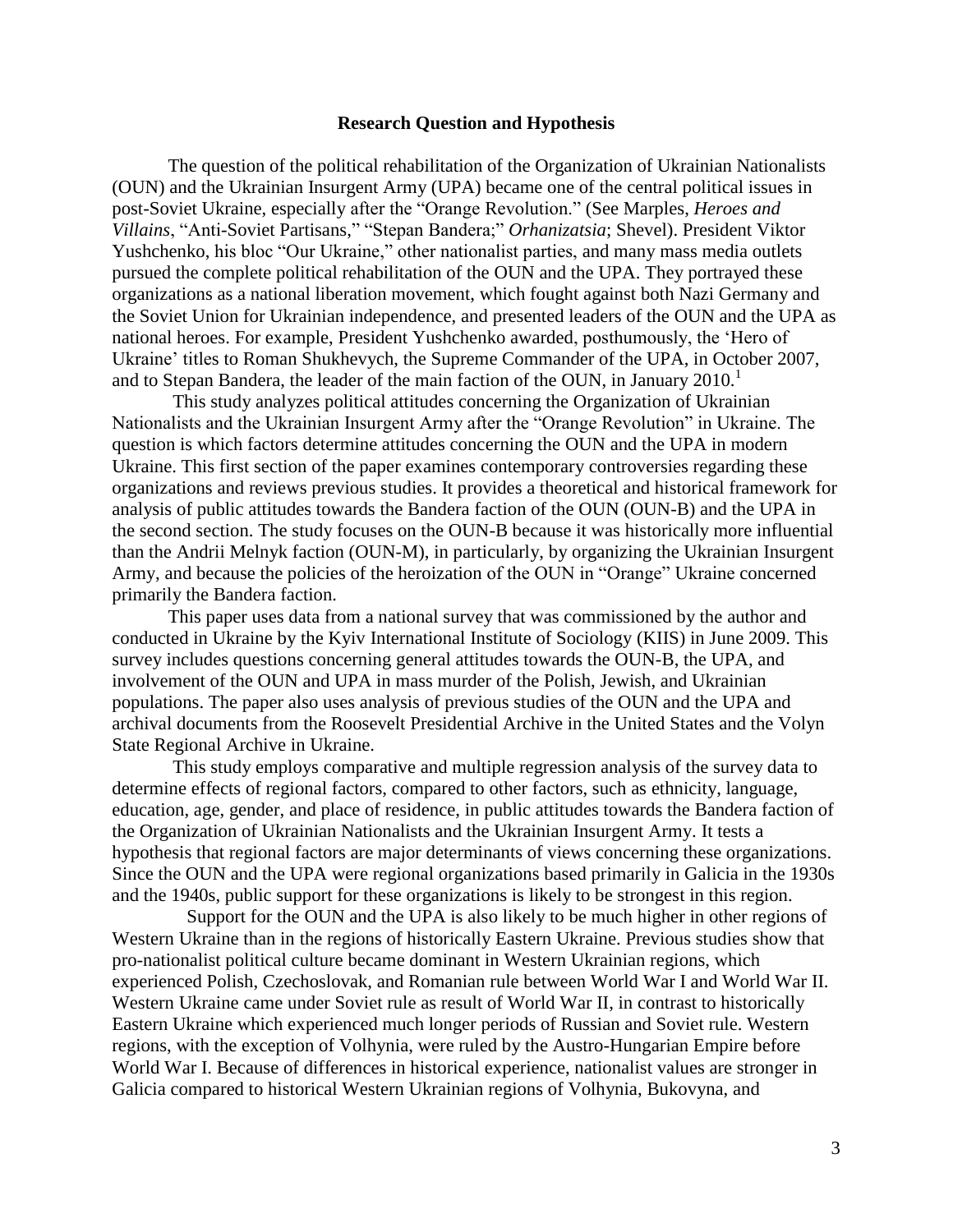Transcarpathia. However, previous studies show that differences among Western Ukrainian regions in terms of support for pro-nationalist parties and presidential candidates are generally lower than differences between these regions and regions of historically Eastern Ukraine. (See Birch; Katchanovski, *Cleft Countries*).

# **OUN and UPA Controversies**

 The OUN-UPA issue exposed significant political divisions concerning policies, attitudes, definitions, and commemoration of these organizations in a country which is already divided in terms of support for main presidential candidates, political parties, and key foreign policy issues. Viktor Yanukovych, his Party of Regions, the Communist Party, the Socialist Party, and many other pro-Russian and pro-Communist parties and politicians opposed Yushchenko"s policies of the political rehabilitation and heroization of the OUN and the UPA. For example, after he was elected President of Ukraine in February 2010, Yanukovych stated that he would consider annulling Yushchenko's decrees that awarded the 'Hero of Ukraine' titles to Stepan Bandera and Roman Shukhevych.<sup>2</sup>

 The issue of the politics of the OUN and the UPA is relevant not only to Ukraine, but also to other countries. The governments of Russia and Poland have opposed the political and historical revisionism concerning these organizations. For example, in his open letter to President Yushchenko, Russian President Dmitry Medvedev cited his opposition to the policies concerning the OUN and the UPA as one of the major factors of the deterioration of relations between Russia and Ukraine. 3 The Polish Senate declared anti-Polish actions of the UPA and the OUN during World War II as ethnic cleansing with "elements of genocide."<sup>4</sup> The leaders of Russia and Poland and many other politicians in these countries publicly condemned the Yushchenko"s award of the title of "Hero of Ukraine" to Stepan Bandera by pointing out OUN"s collaboration with Nazi Germany and OUN's involvement in mass murder.

 The European Parliament in its resolution of February 25, 2010 concerning the situation in Ukraine stated that it "deeply deplores the decision by the outgoing President of Ukraine, Viktor Yushchenko, posthumously to award Stepan Bandera, a leader of the Organization of Ukrainian Nationalists (OUN) which collaborated with Nazi Germany, the title of "National Hero of Ukraine'; hopes, in this regard, that the new Ukrainian leadership will reconsider such decisions and will maintain its commitment to European values." 5 The Simon Wiesenthal Center, a leading US-based Jewish organization, expressed its "deepest revulsion at the recent honor awarded to Stepan Bandera, who collaborated with the Nazis in the early stages of World War II, and whose followers were linked to the murders of thousands of Jews and others."<sup>6</sup>

 A number of other post-communist countries, such as Croatia, Slovakia, Poland, Russia, Romania, the Baltic States, and Serbia, faced similar issues coming in terms with nationalist movements during World War II. For example, there were attempts in independent Croatia to cast *Ustashi* as a national liberation movement, while ignoring or minimizing their collaboration with Nazi Germany and their involvement in the mass murder of Serbs.

 There is a growing number of academic studies of the Organization of Ukrainian Nationalists and the Ukrainian Insurgent Army not only in Ukraine, but also in the West, Poland and Russia. Studies of the OUN and the UPA often embrace differing views of these organizations. Many issues still remain debated or not sufficiently researched. (See, for example, Himka; Hunczak; Kentii, *Ukrainska povstanska armiia, Zbroinyi chyn*; Marples, *Heroes and Villains*, "Anti-Soviet Partisans," "Stepan Bandera;", Motyka; *Orhanizatsia*; *Politychnyi*; Rudling, "The Shukhevych Cult," "Theory and Practice").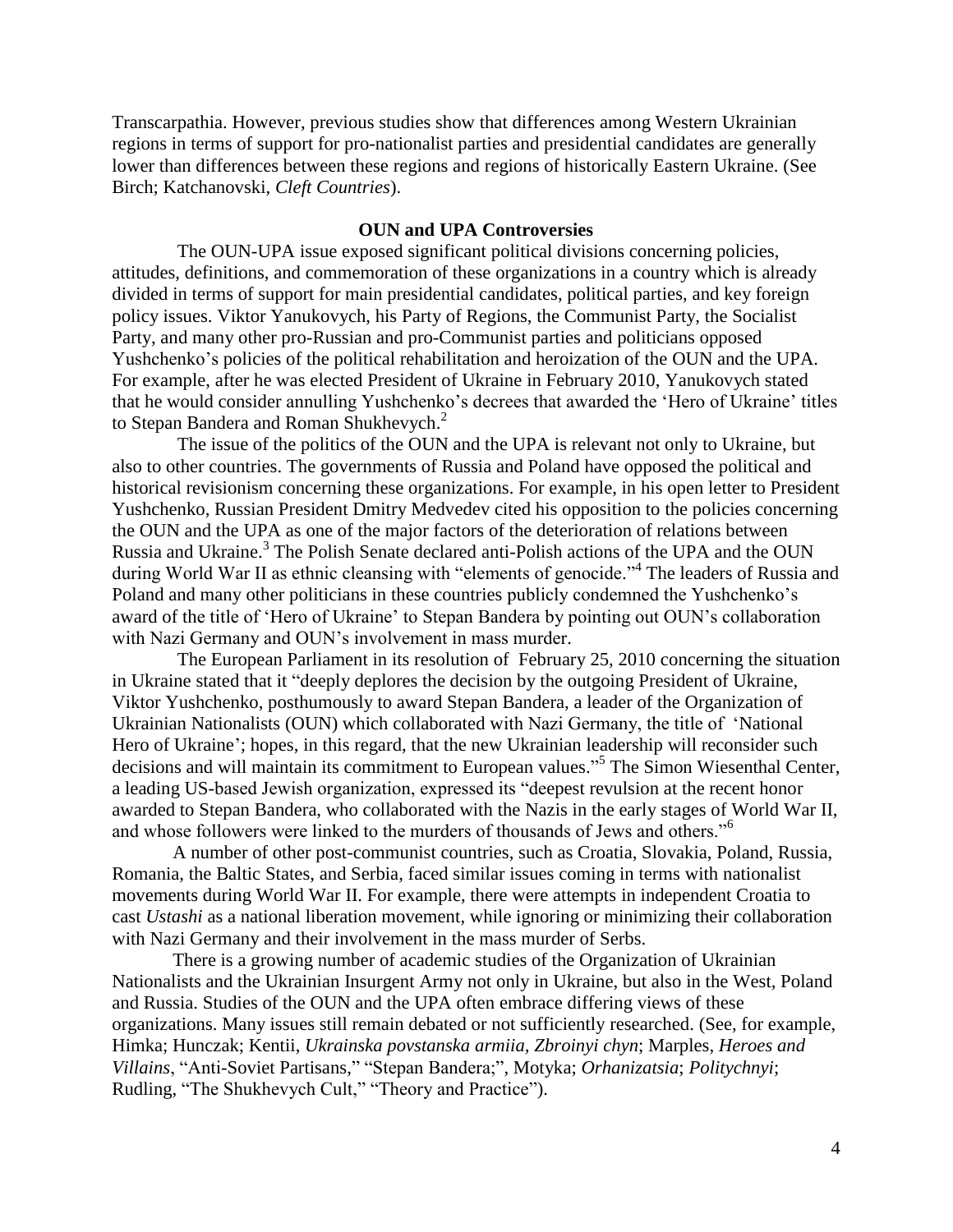Research on the OUN and the UPA in the Soviet Union was restricted, censured, and often driven by the communist ideology which depicted these organizations as "bourgeois nationalists" and close allies of Nazi Germany. However, for similar reasons, the issue of the OUN-UPA involvement in the genocide of Jews and the ethnic cleansing of Poles was largely ignored in the Soviet Union.

 In contrast, publications produced by former leaders and members of the OUN and the UPA and their followers in the West, generally, presented these organizations as a movement for independence of Ukraine while omitting or minimizing their participation in the mass murder of Poles, Jews, and Ukrainians (See, for example, *Litopys Ukrainskoi Povstanskoi Armii)*. Similar approaches were adopted by many historians of the OUN and the UPA in post-Soviet Ukraine. They often uncritically relied on documents or memoirs produced by OUN and UPA leaders and members, who had vested interest in presenting positive histories of their organizations. In contrast, Ukrainian, Polish, Jewish, and Russian archival documents and eyewitness accounts that offered a different perspective on the OUN and the UPA were often marginalized or used selectively. (See, for example, *Litopys UPA*, Serhiichuk; *Ukrainska*). For instance, the website of the Ukrainian National Memory Institute contains almost exclusively documents, publications, and links concerning the activities the OUN and the UPA that were primarily produced by these organizations or their contemporary supporters.<sup>7</sup>

 After the "Orange Revolution" in 2004, President Viktor Yushchenko and many other nationalist politicians at the national, regional and local levels employed and promoted such uncritical historical approaches in their policy of the political rehabilitation and heroization of the OUN and the UPA. For example, Ihor Yukhnovsky, the acting Director of the Ukrainian National Memory Institute, which was created by Yushchenko"s order with a status of a central government agency, stated that "a return Stepan Bandera"s good name on the whole territory of Ukraine" was the main task of this government institute (See *Stepan Bandera* 10). The Security Service of Ukraine publicized such approaches concerning the OUN and the UPA. For instance, during Yushchenko's presidency, Volodymyr Viatrovych, the head of the Center for the Studies of the Liberation Movement in Lviv in Western Ukraine, became the director of the State Archive of the Security Service of Ukraine.

 The nationalist politicians and historians in Ukraine presented the OUN and the UPA as a Ukrainian national liberation movement, which started in Western Ukraine with a broad popular support and extended to many other regions of Ukraine. They argued that the OUN-B was forced to collaborate with Nazi Germany not for ideological reasons, but because it was in interest of the pro-independence struggle and that this collaboration effectively ended after the Nazi leadership refused to accept a declaration of the Ukrainian independence by OUN-B leaders in Lviv on June 30, 1941. These politicians and historians emphasized that many OUN-B leaders and ordinary members, including Stepan Bandera, were arrested, imprisoned in concentration camps, or executed by the Nazis. They presented the Ukrainian Insurgent Army as a guerrilla force which included not only ethnic Ukrainians, but also a significant number of minorities, such as Jews, Georgians, and Tatars. The UPA was depicted as a guerrilla army which fought primarily against Soviet and German police and military forces and Soviet and Polish partisans. Mass killings of Polish civilians were either ignored, or justified as retaliatory actions of UPA for the pacification policy of the Polish government before World War II and murders of Ukrainian nationalists in the Chelm region. Similarly, killings of Ukrainian civilians were either dismissed as Soviet propaganda or attributed to "false flag" operations by the Soviet security forces that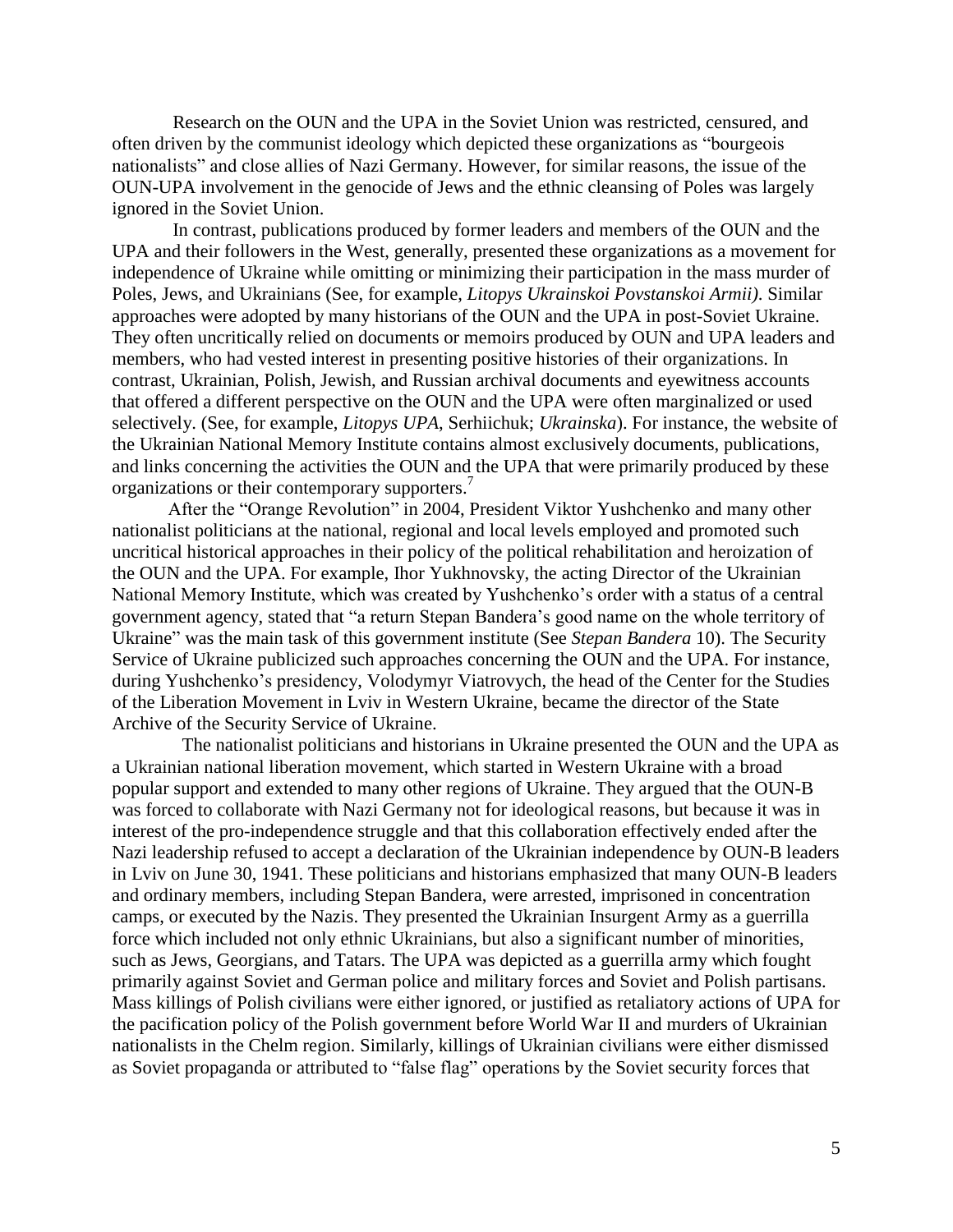misrepresented themselves as UPA units. (See *Ukrainska;* Marples, *Heroes and Villains*, "Anti-Soviet Partisans.")

 For instance, President Yushchenko claimed that a half million of Ukrainians fought in the UPA in  $1943.8$ <sup>8</sup> However, OUN and UPA sources put membership of the UPA at about  $25-30$ thousand in 1944 when it reached the greatest numerical strength (Sodol, *Ukrainska povstancha armiia, 1943-49. Dovidnyk* 47). Its membership was much smaller before and after that time. The OUN was most active in Galicia in the 1930s and 1940s. The majority of leaders and members of two factions of the Organization of Ukrainian Nationalists were from this region of Western Ukraine. Although the UPA was initially established by the OUN-B in Volhynia, most of UPA leaders and members were from Galicia. For example, analysis of 118 biographies of leaders of the UPA and the OUN-B in Ukraine published in Sodol (*Ukrainska povstancha armiia*, *1943-49. Dovidnyk*) shows that 71% of them were from Galicia, 20% from Volhynia, 1% from Bukovyna, 6% from historically Eastern Ukraine, and 2% from other countries or their place of birth was unknown. The data exclude non-OUN and non-UPA members of the Supreme Ukrainian Liberation Council, which was created in the middle of 1944 and played a ceremonial role.<sup>9</sup>

 The analysis of ideology and policy of the Organization of Ukrainian Nationalists, which split into the Bandera faction (OUN-B) and the Melnyk faction (OUN-M) in 1940, primarily because of tactical and leadership differences, shows that it was a semi-totalitarian organization which combined elements of extreme nationalism and fascism (See Motyl). The OUN envisioned a creation of an independent Ukrainian state that was allied with Nazi Germany and run as a dictatorship by OUN leaders. This monoethnic state, similar in many ways to *Ustashi*  Croatia, was supposed to include parts of modern day Russia, Poland, and Byelorussia. The OUN regarded such minorities in Ukraine as Jews, Poles, and Russians, as hostile (See Berkhoff and Carynnyk; Motyka; Rudling, "Theory and Practice"). Although its official ideology abandoned many of the extreme elements since 1943, actual policies of the OUN-B did not change to the same extent. For example, the UPA in 1943 and 1944 undertook an ethnic cleansing campaign against Poles in Volhynia.

 The UPA included some units comprised from non-Ukrainians, such as Georgians, Azeries, and Uzbeks. However, these units consisted mainly from former Soviet POWs, who were recruited by Germans and then joined the UPA mostly for instrumental reasons. A very small number of Jews served in the UPA, primarily in such secondary capacities as doctors. Their presence was also motivated primarily by instrumental reasons, since they tried to escape the Nazi genocide while the UPA used them because it needed medical and other such services that could not be provided by Ukrainians. It appears that most of these minorities in the UPA deserted to the Soviet side or were killed by the UPA. (See Diukov; Himka; Motyka; Sodol, *Ukrainska povstancha armiia, 1943-49. Dovidnyk*).

 Both the OUN and the UPA were terrorist organizations because their actions correspond to academic definitions of terrorism as use or a threat of use of violence against civilians by organizations and other non-state actors in order to intimidate and to achieve political goals (See Hoffman, 2006). The Organization of Ukrainian Nationalists relied on a campaign of assassinations of Polish and Soviet officials and pro-Polish Ukrainians in the 1930s in order to advance its political goals. For example, Stepan Bandera, and other leading members of the OUN, such as Mykola Lebed Roman Shukhevych, organized in 1934 an assassination of Bronislaw Pieracki, the Polish Minister of Internal Affairs.

 There is also evidence of the involvement of the OUN in international terrorism, but this aspect of the OUN activity still remains largely unresearched. For example, archival documents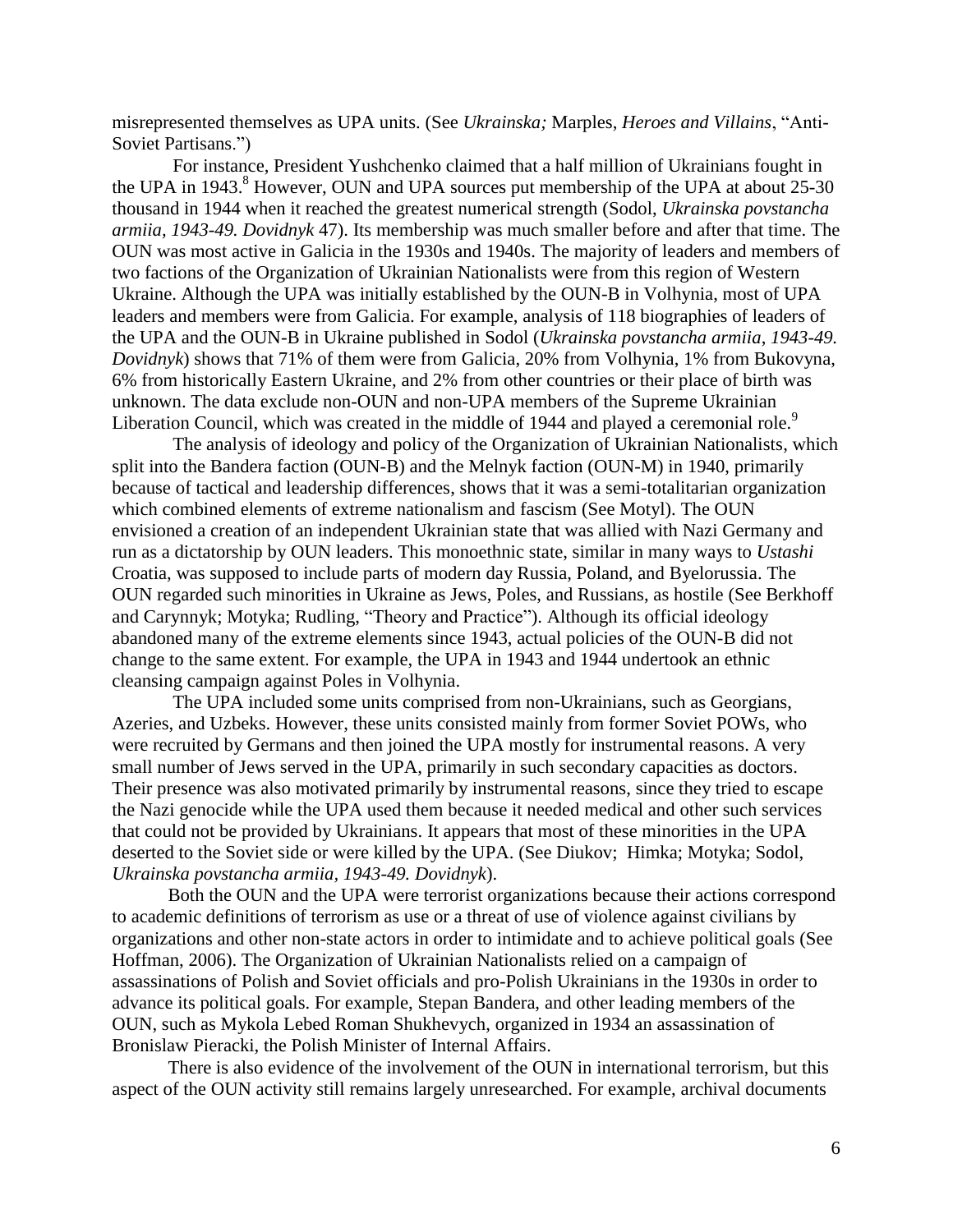at the Roosevelt Presidential Library show that the U.S. Secret Service, the FBI, and Henry Field, a special intelligence aide to President Franklin Delano Roosevelt, investigated an involvement of OUN members, leaders, and sympathizers in a possible Nazi-led plot to assassinate U.S. President Roosevelt. These documents indicate that Christian Zinsser, an agent of German security services who worked under cover of a German press attaché in Buenos Aires, recruited in the beginning of 1941 Hryhorii Matseiko with a mission to kill President Roosevelt.<sup>10</sup> (See Henry Field Papers.) Matseiko was an OUN terrorist who assassinated Pieracki on the order of Stepan Bandera. The same archival documents and Pavel Sudoplatov, a Soviet intelligence agent who infiltrated the OUN leadership in the middle of the 1930s, both independently refer to assistance provided by the OUN to Croatian *Ustashi* in the assassination of the King of Yugoslavia and the French Foreign Minister in France in 1934 (See Henry Field Papers; Sudoplatov 26).

 The Ukrainian Insurgent Army also fits a definition of a terrorist organization because it relied on violence against civilians to induce terror and achieve its political goals. The UPA, immediately after its creation in spring 1943, conducted a campaign of mass terror against the Polish minority in Volhynia with an aim of ethnic cleansing. Polish and some Western historians estimate Polish civilian casualties of the UPA in Volhynia at 35-60 thousand. (See Hrytsiuk; Snyder). However, the lower bound of these estimates is more reliable than higher estimates which are based on an assumption that the Polish population in the region was several times less likely to perish as a result of Nazi genocidal policies compared to other regions of Poland and compared to the Ukrainian population of Volhynia. The mass murder of Poles in Volhynia by the UPA cannot be classified as a genocide because there is no evidence of an intent to eliminate entire or a significant part of the Polish nation, and the anti-Polish action was mostly limited to a relatively small region. Although a significant proportion (at least 10%) of ethnic Poles in Volhynia was killed by the UPA, the Polish casualties comprised about 1% of the prewar population of Poles on territories where the UPA was active and 0.2% of the entire ethnically Polish population in Ukraine and Poland.

 The UPA mounted an anti-Soviet terror campaign in Western Ukraine. KGB data put Soviet casualties of the OUN-UPA in 1944-1953 at 22 thousand civilians, compared to about 8 thousand members of military, security, police, and paramilitary forces. Most of the civilian casualties were pro-Soviet local Ukrainians, Soviet and Communist Party officials, and intelligentsia, many of whom came from historically Eastern Ukraine. (See *Politychnyi* 771).

 Historical studies show that many representatives of the OUN and a significant proportion of the UPA members were involved in the Nazi genocide. The Nazi genocidal policy was responsible for deaths of most of about 7 million people, including 1.5 million Jews, who perished in Ukraine during World War II (Brandon and Lower; Katchanovski, "Politics of Soviet and Nazi Genocides;" Vallin, Mesle, Adamets, and Pyrozhkov). In Volhynia, Jews accounted for more than 200,000 out of the estimated 400-500 thousands victims among the local population and Soviet POWs. (See Hrytsiuk). The OUN-B and the OUN-M established local police and administration in many regions of Ukraine, particularly in the West, following the German occupation of Ukraine in 1941. Although the police was reorganized by the German authorities into auxiliary police in the fall of 1941 and a significant number of OUN commanders and members were removed from the police and even arrested, the OUN continued to maintain substantial presence and informal control over many units of the auxiliary police, especially, in Volhynia and Galicia. The local police helped to implement the Nazi genocides of Jews, Ukrainians, Russians, Byelorussians, and Poles by assisting in mass executions and other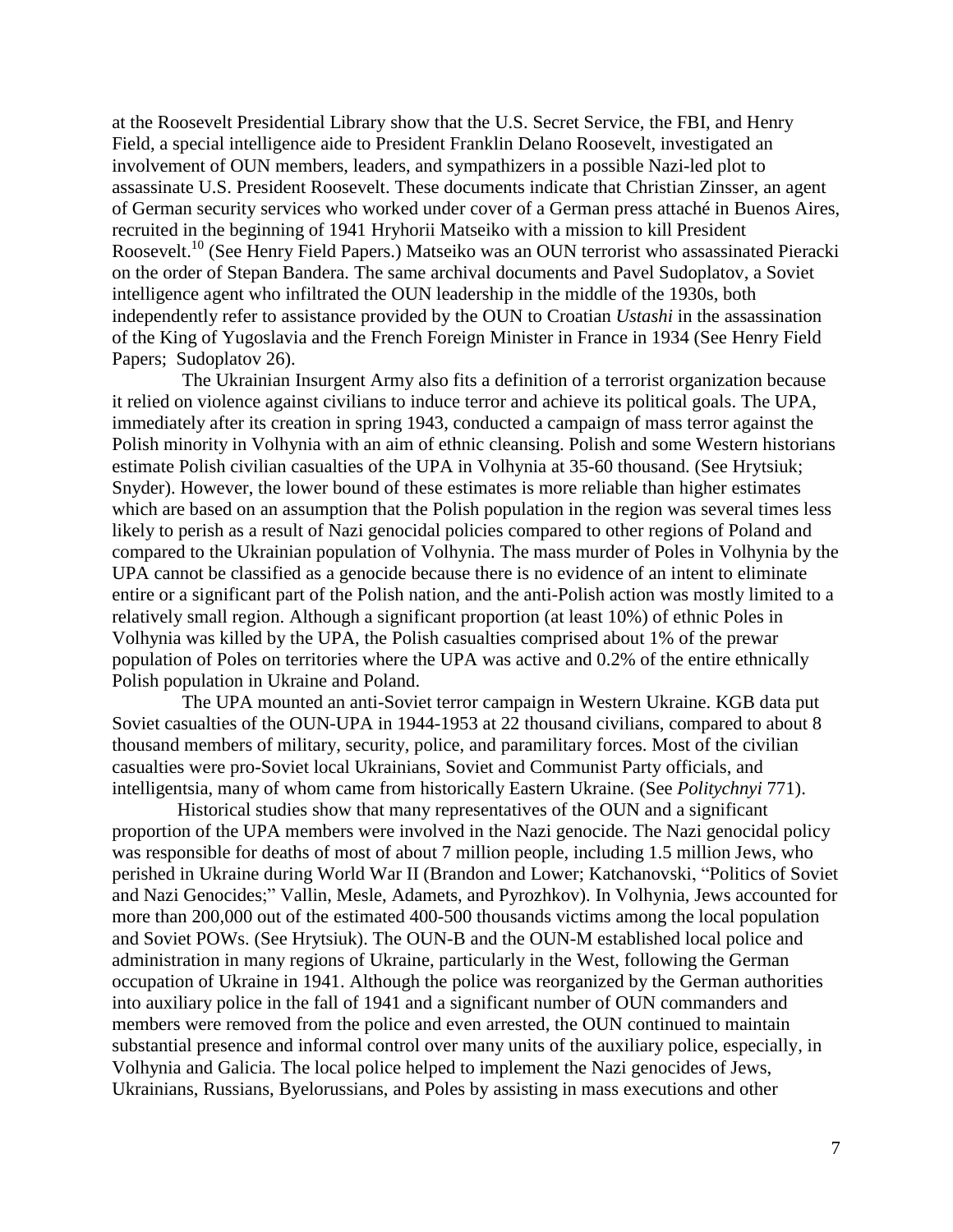policies aimed at the physical elimination of the entire Jewish population and significant parts of the Ukrainian, Russian, Byelorussian, and Polish population. (See Berkhoff; Brandon and Lower; Diukov; Katchanovski, "Politics of Soviet and Nazi Genocides;" *Politychnyi*).

 A large part of the auxiliary police in Volhynia abandoned their positions on the orders of the OUN-B and helped to create the UPA in the spring of 1943. The former policemen, who joined the UPA on OUN-B orders, along with former members of auxiliary police units controlled by the OUN-M and by Taras Borovets and incorporated into the UPA, constituted about half of all UPA members in the fall of 1943 (Estimated from Vovk). Many top commanders of the UPA were former police commanders in Nazi occupied Ukraine. For example, Mykola Kovtoniuk (Yakymchuk), the commandant of the Lutsk city police in 1941, an OUN-B leader in the Volyn Region, became the first commander of the "Turiv" Military District of the UPA. (See Sprava 1, Sodol, *Ukrainska povstancha armiia, 1943-49. Dovidnyk druhyi* 117). Stepan Yanishevsky, a deputy commander of the police in Vinnytsia in 1941-1943, was the acting head of the "Zahrava" Military District in 1944. These two districts, which covered most of Volhynia, were the most important formations in the UPA-North. Omelian Hrabets, the head of the regional police in Rivne in 1941 and the leader of the OUN-B in the Rivne Region in 1941-1942, was the commander of the UPA-South in 1943-1944. (See Kentii, *Zbroinyi chyn* 237; Sodol, *Ukrainska povstancha armiia, 1943-49. Dovidnyk* 74, 136).

 Local Ukrainian police commanders and members assisted Nazi executioners in implementing the Nazi genocidal policy by rounding Jews and guarding them during mass executions, catching escapees, and guarding Jewish ghettos. For example, senior police commanders and police members, a large proportion of whom later joined the UPA on the order of the OUN-B, served in these capacities in the biggest cities and many small towns of the Volyn Region when mass executions of Jews took place (See Antoniuk 19, 25-26, 34). Estimated numbers of Jews who were executed or killed by other means in these locations from the end of June 1941 to spring 1943 are as follows: 20 thousand in Volodymyr Volynsk, 15 thousand in Lutsk, 15 thousand in Kovel, 3 thousands in Matsiiv, 3 thousands in Torchyn, and 800 in Kolky (Spector 362-364). For instance, Soviet postwar trials of Ukrainian policemen from Schutzmannschaft Battalion 103, which was based in Matsiiv (now Lukiv), and which joined the UPA in spring 1943, reveal that this police unit participated in mass executions of Jews in Matsiiv, Volodymyr Volynsk, and several other towns in the Volyn Region (See Antoniuk 25; Nakonechnyi 13).

 The police from these Volhynian towns before defecting to the UPA participated in mass executions in other locations although its specific units are not yet identified in many cases. For example, the police from Lutsk assisted in the Nazi executions of some 4 thousands Jews in Sofiivka in summer and fall of 1942 (Cybulski 67, Nakonechnyi 2003). A significant part of the regional and district police based in Lutsk joined the UPA in spring 1943 (Antoniuk 25-26). In addition, the UPA killed on its own at least a thousand of Jews, who survived the Nazi genocide<sup>11</sup> (Himka).

 Similarly, the local police was used in guarding and catching Soviet POWs, most of whom were Russians and Ukrainians. For example, the archival police records show that the police in Lutsk under command of Mykola Kovtoniuk (Yakymchuk) and other local OUN-B leaders during summer 1941 handed over Soviet POWs, including Ukrainians, to the German police (Sprava 1). Soviet estimates of the number of Soviet POWs, who perished as a result of the Nazi genocidal policy in POW camps located in these towns in the Volyn Region, are as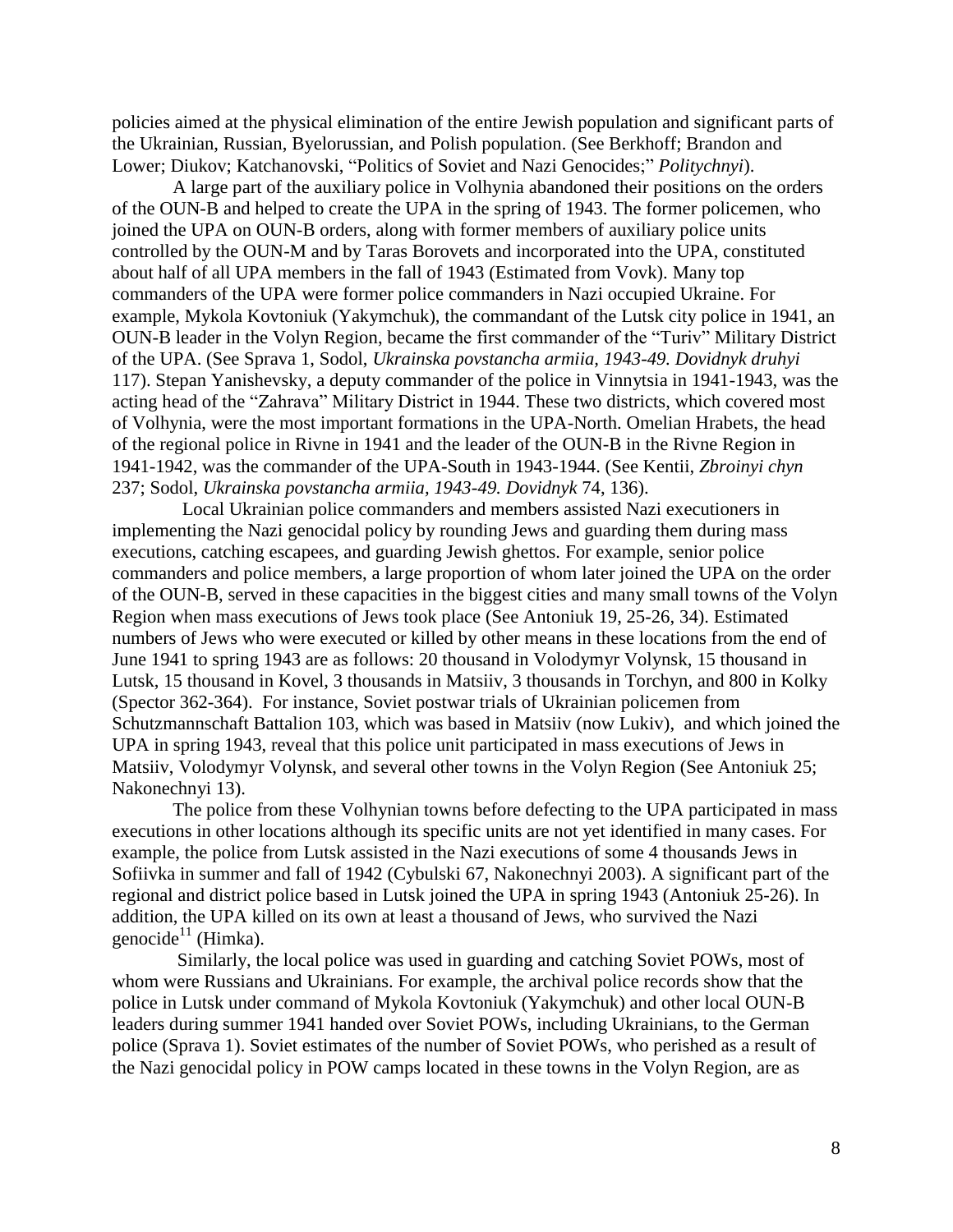follows: 25 thousand in Volodymyr Volynsk, 12 thousand in Kovel, and 11 thousand in Lutsk (*Dovidnyk* 209).

 Police from Ratno assisted in mass murder of close to 3000 Ukrainians in the village of Kortelisy and several neighboring villages in the Volyn Region in September 1942 (Olkhovsky). In April 1943, the Ratno police joined the UPA (Antoniuk 25). Similarly, the auxiliary police from Tsuman, most of which later joined the UPA, helped to carry out mass executions of more than 130 residents of the Ukrainian village of Klubochyn and about 50 people in the Polish settlement of Oborky in November 1942 (Sprava 4).

 Even though this question has not yet been addressed by specific studies, there is a strong likelihood that the Schutzmannschaft Battalion 201 was involved in implementation of the Nazi genocides of the Jews and the Byelorussians during the war (See Rudling, "The Shukhevych Cult"). Such police units participated in mass executions of Jews and Byelorussians (See Dean; Nakonechnyi; Rudling, "The Shukhevych Cult," "The Khatyn" Massacre"). Many top commanders of the UPA came from this police battalion. For example, the former officers of the Schutzmannschaft Battalion 201 included: Roman Shukhevych, the Supreme commander of the UPA from 1943 to 1950; Oleksander Lutsky, the organizer and the first Commander of the UPA-West, which was based mainly in Galicia, and Vasyl Sydor, the Commander of UPA-West in 1944-1949 (Sodol, *Ukrainska povstancha armiia, 1943-49. Dovidnyk*).

 Many nationalist politicians and historians in Ukraine cite anecdotal accounts of arrests and killings of OUN and UPA leaders by Germans, October 1942 as the date of creation of the UPA, and individual clashes between UPA and German forces as evidence of anti-Nazi activities. However, the analysis of 118 biographies of OUN-B and UPA leaders in Ukraine during World War II shows that at least 46% of them served in top positions in the regional and local police and administration, the Nachtigall and Roland Battalions, the SS Galicia Division, or studied in German-sponsored military and intelligence schools, primarily, in the beginning of World War II. At least 23% of the OUN-B and UPA leaders in Ukraine were in the auxiliary police, Schutzmannschaft Battalion 201, and other police formations, 18% in military and intelligence schools in Germany and Nazi-occupied Poland, 11% in the Nachtigall and Roland Battalions, 8% in the regional and local administration in Ukraine during the Nazi occupation, and 1% in the SS Galicia Division. (Calculated from Sodol, *Ukrainska povstancha armiia, 1943- 49. Dovidnyk*, with use of other biographical sources). The percentage of Nazi collaborators among the OUN-B and UPA leadership is likely to be higher than this estimate since in many cases information concerning their activities in occupied Ukraine and Poland in the beginning of the war is not available.

 At the same time, at least 27% of the wartime OUN-B and UPA leaders in Ukraine were arrested or interned at various times by the German security forces, police and other occupational authorities. However, it is striking that all of them, with the exception of Ivan Klymiv, were either released relatively soon or were able to escape, some more than once. (Calculated from Sodol, *Ukrainska povstancha armiia, 1943-49. Dovidnyk*, with use of other biographical sources). Similarly, Stepan Bandera and the absolute majority of other top leaders of the OUN who were arrested or detained by the Nazis, were not murdered, but were released by the Nazi authorities by the end of the war, in contrast to the majority of Jewish prisoners and Soviet POWs.

 President Yushchenko officially commemorated October 1942 as the date of creation of the UPA in order to emphasize its anti-Nazi activity. For example, he personally visited in October 2009 the town of Kolky in the Volyn Region to commemorate the said UPA anniversary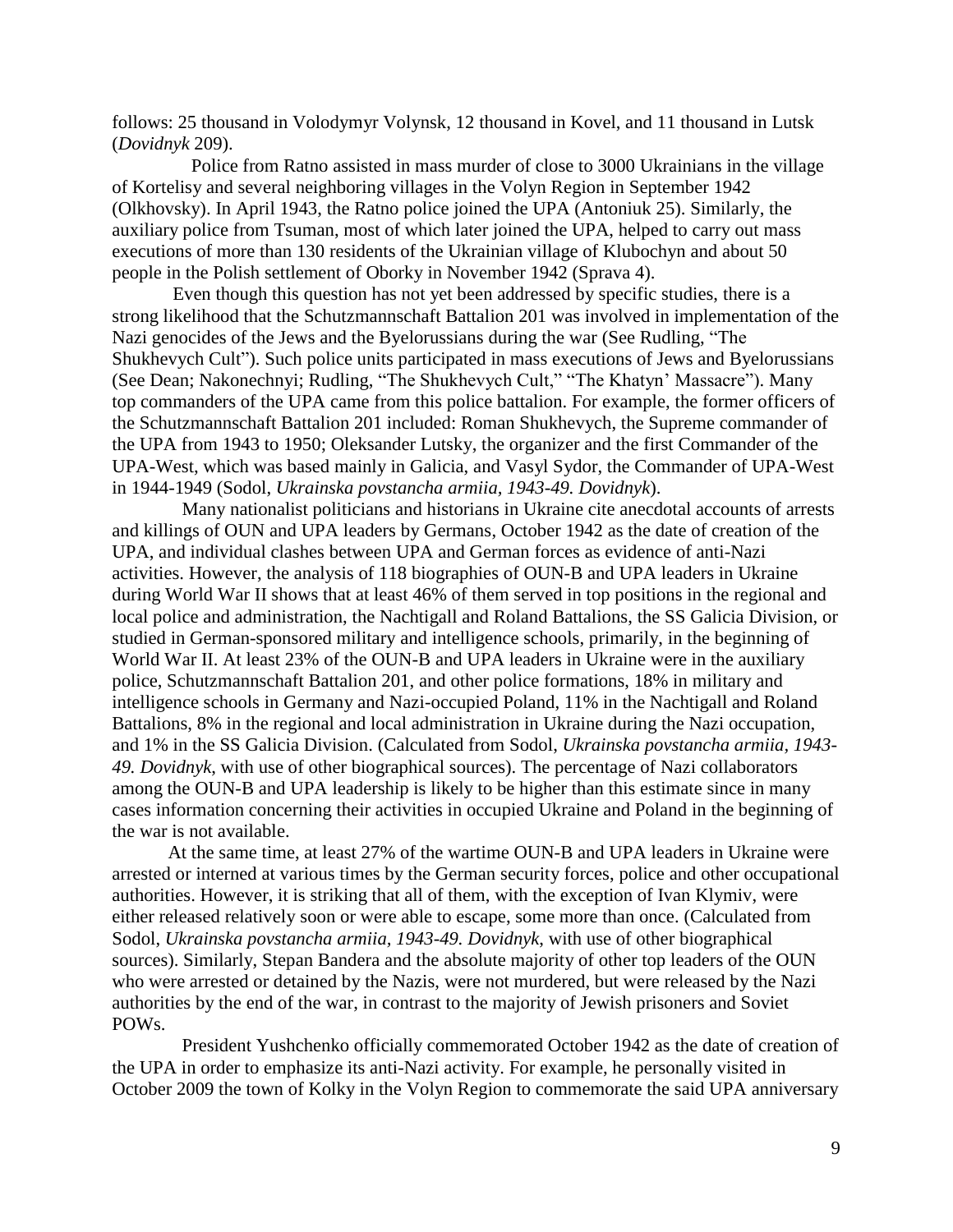and proclaim UPA members, who created the "Kolky Republic," as national heroes because, according to him and nationalist historians, they liberated a significant part of the Volyn Region from the Nazis in Spring 1943.<sup>12</sup> However, historical studies and archival documents show that the Ukrainian Insurgent Army was created by the OUN-B in Volhynia not in October 1942, but in Spring 1943 after the turn of the war, which was brought about by a defeat of the German Army and its allies in the battle of Stalingrad, and after Soviet partisan units moved to Volhynia from Eastern Ukraine (*Orhanizatsia*). Even though Galicia was the main stronghold of the OUN-B, the formation of the UPA in Galicia begun only in the end of 1943, and it was fully organized only by spring and summer of 1944 shortly before this region came under Soviet control.

 Although two small armed units existed in Volhynia since the end of 1942, they were organized by OUN commanders who served in the local police, and their first attack against German forces dates to February of 1943 (Sodol, *Ukrainska povstancha armiia, 1943-49. Dovidnyk druhyi* 38-39, 76-76). Many of the anti-German attacks attributed to the UPA coincided with the defection of the Ukrainian auxiliary police in Volhynia in March-April 1943. Many locations in Volhynia, in particular, an area around a town of Kolky, came under control of the UPA as a result of the defection of 4-5 thousand out of about 12 thousand Ukrainian policemen in the region. German police forces in Volhynia numbered at that time only about 1.5 thousand (See Motyka 193, 197). Kolky was seized by UPA units without any fight after most of the Kolky police, which participated in mass killings of the local Jewish population, deserted to the UPA, and a small contingent of German gendarmes abandoned the town (Sprava 12). These UPA units were led by Mykola Kovtoniuk and Stepan Koval, who were the former police commanders in Lutsk and became organizers of the Ukrainian Insurgent Army in the Volyn Region after most of Lutsk policemen on their orders deserted to the UPA in March of 1943 (Sodol, *Ukrainska povstancha armiia, 1943-49. Dovidnyk druhyi* 42-43). Archival police records implicate police units under their command in participation in the Nazi genocidal policy of annihilation of Jews and Slavs among the local population and POWs. (Sprava 1, Sprava 7).

 The UPA carried a certain number of military actions against German police and military forces, their allies, and Polish and other collaborators. However, reliable estimates of German casualties as a result of UPA activity are lacking. Many sources imply that thousands of Germans were killed by the UPA (See, for example, Kentii, *Ukrainska povstanska armiia* 133). Nevertheless, casualty numbers cited for individual battles and skirmishes against German forces are often significantly inflated because the corresponding casualties of the UPA are given as being several dozen times lower. Similarly, reports concerning a killing of General Viktor Lutze by an UPA unit in Volhynia in 1943 are likely to be falsified since German sources list a car accident in Germany as a cause of his death (See Motyka 202-203).

 The size of anti-German activity of the UPA and the Bandera faction of the OUN was relatively minor compared to their anti-Soviet activity. For example, at most, 6% of OUN-B and UPA leaders in Ukraine during World War II died as result of German actions. In comparison, 53% of the OUN and UPA leaders in Ukraine perished as result of actions of Soviet security and military forces and their Polish, Czechoslovak, and East German allies. In addition, 19% were arrested by the Soviet and allied governments, and they were executed, died in detention, or received long sentences. Some 12% of the OUN and UPA leaders escaped to the West, where none of them was prosecuted and some of them, such as Mykola Lebed, were used by Western intelligence services, in particular, the CIA, during the Cold War with the Soviet Union (See Breitman, Goda, Naftali, and Wolfe). (Calculated from Sodol, *Ukrainska povstancha armiia, 1943-49. Dovidnyk*, with use of other biographical sources). The leaders of the OUN-B and the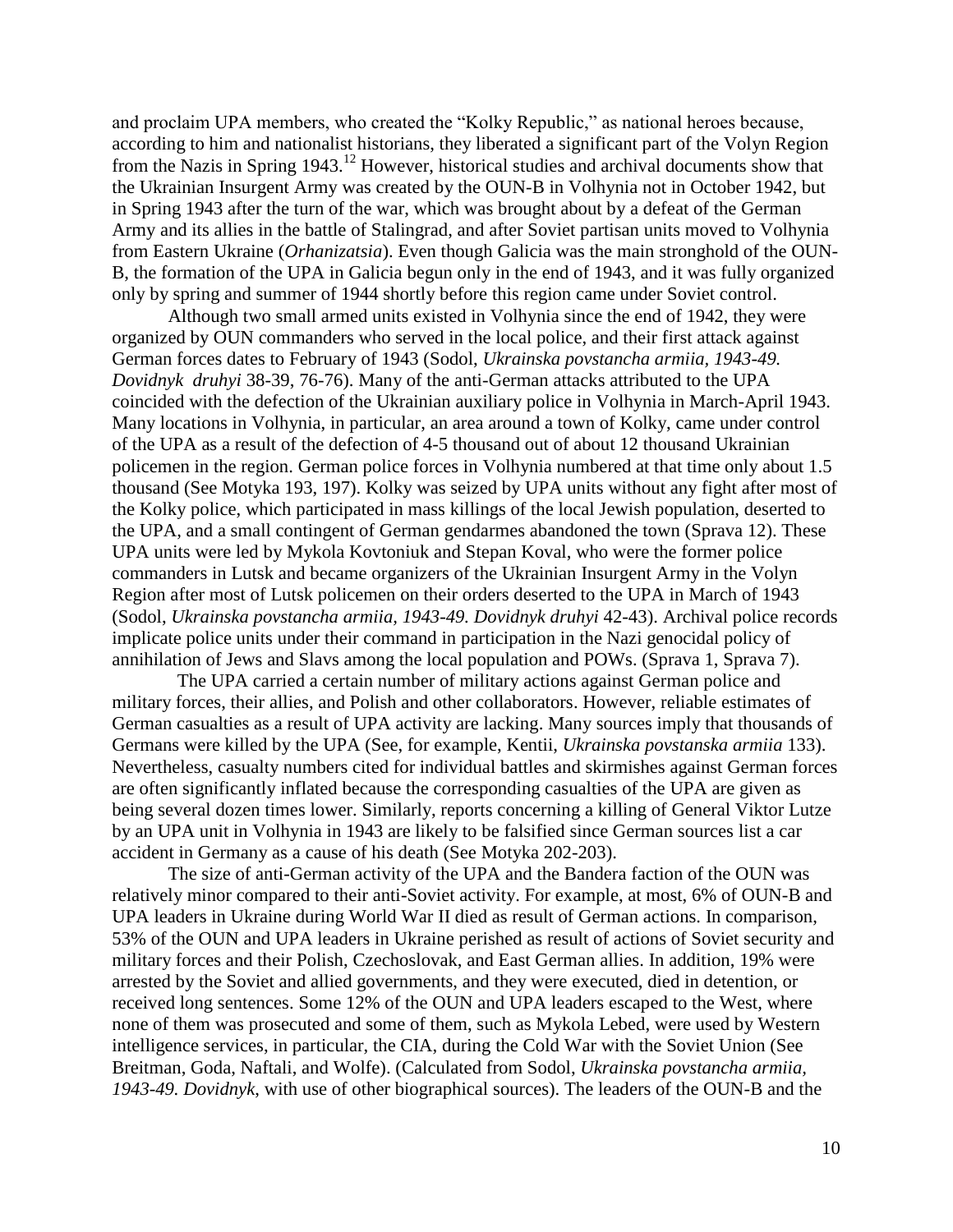UPA in Ukraine had several times smaller chances to perish due to German actions and policies than adult Ukrainians. (See Katchanovski, "Politics of Soviet and Nazi Genocides;" Vallin, Mesle, Adamets, and Pyrozhkov).

 An analysis of 348 biographies of leaders and members of the Security Service (SB) of the OUN-B in the Volyn Region produces similar results. The SB OUN-B also served as the security service of the Ukrainian Insurgent Army. Only 0.3% of the SB leaders and members in the Volyn Region were killed by German forces, while 0.3% were killed by Polish forces. In comparison, 44% died or were arrested fighting with the Soviet forces, and 2% were executed by the Security Service of the OUN-B. (Calculated from Antoniuk).

 Many previous studies explicitly or implicitly attribute mass murder of Poles, Jewish pogroms, and involvement in the Nazi genocide of Jews to Ukrainians or the local Ukrainian population. Ukrainians are regarded as perpetrators of the mass murder or supporters of the OUN, the UPA, and the Ukrainian auxiliary police. (See, for example, Siemaszko and Siemaszko; Spector; Piotrowski). For instance, the Public Opinion Research Center poll found in 2008 that just 5% of Poles attribute "crimes" committed in Volhynia in 1943 to the UPA and Ukrainian nationalists, while 14% blame Ukrainians, and 19% erroneously single out Russians, the Soviet Union, Stalin, and NKVD as the perpetrators.<sup>13</sup>

## **Public Attitudes towards the OUN and the UPA**

 Academic studies of public attitudes towards the Organization of Ukrainian Nationalists and the Ukrainian Insurgent Army are lacking. Most previous surveys that included questions concerning the OUN and the UPA were conducted by polling companies in Ukraine, and only selected results were published. Previous surveys often dealt with specific aspects, such as recognition of UPA veterans as war veterans or attitudes towards Stepan Bandera.

 The 2002 Institute of Politics Survey showed that a minority, 13% of the respondents in Ukraine had very positive and 20% mostly positive view of the UPA. Conversely, 27% had very negative and 16% mostly negative attitude. A quarter (25%) did not give a definite answer. Similarly, 29% of the respondents in the 2002 Institute of Politics Survey, 20% in the 2004 Razumkov Center Poll, and 24% in the 2006 Institute of Politics Survey expressed positive attitude towards Stepan Bandera, while, respectively, 48, 35, and 44% had negative view of the OUN leader. 14

 Results of a 2008 audience voting for a popular TV show, entitled "Greatest Ukrainians" were cited by Viktor Yushchenko and other nationalist politicians as evidence of rapidly growing popularity of the OUN-B and its leader after "the Orange Revolution." <sup>15</sup> The TV voting put Stepan Bandera in the first place a few days before the end of the show, and he was finally voted into third place as the "greatest Ukrainian" of all time, with 16% of the votes. However, these results are non-scientific and non-representative of the adult population of Ukraine because the voters were self-selected and they had the ability to vote an unlimited number of times for the same candidate. In contrast, a KIIS national poll in December 2007 showed that only 1% of the respondents regarded Stepan Bandera as the "greatest Ukrainian."<sup>16</sup>

 The 2009 KIIS Survey, commissioned by the author for this study, shows that just 5% percent of the respondents expressed very positive and 8% expressed mostly positive attitudes towards the UPA. Conversely, 29% of Ukrainians had very negative and 16% mostly negative views of the Ukrainian Insurgent Army that was organized by the OUN-B. Quarter of the respondents (24%) held a neutral opinion of the UPA. Attitudes towards the Bandera faction of the OUN are similar. (Table 1).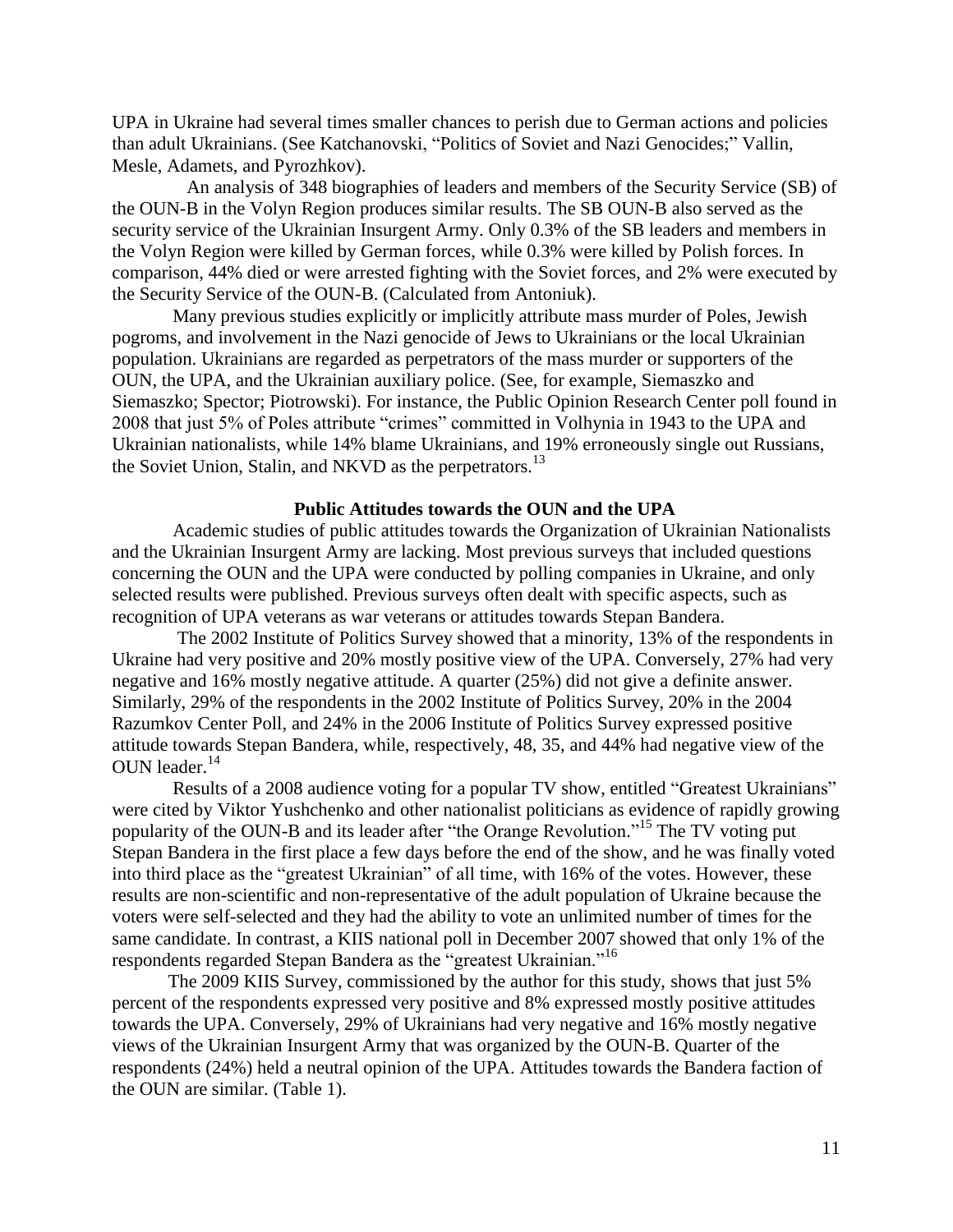The 2009 KIIS Survey indicates that attitudes towards the UPA and the OUN did not become more positive after the "Orange Revolution" in spite of Yushchenko"s policy of the political rehabilitation and heroization of these organizations and their leaders. This conclusion is derived from estimates based on distribution of "neutral" responses towards the UPA in the 2009 poll and various polls concerning attitudes towards Stepan Bandera. The direct comparison with the 2002 Institute of Politics Survey is not possible because the 2009 KIIS Survey included a "neutral" response category, while respondents of the 2002 survey had only a choice between positive and negative attitudes towards the Ukrainian Insurgent Army.

 The 2009 KIIS Survey shows that 35% of the residents of Ukraine believed that the OUN-B and the UPA were involved in the mass murder of Ukrainians, Poles, or Jews in the 1940s, 3% only Ukrainians, 2% only Jews, and 1% of only Poles. Fourteen percent denied any involvement of the OUN-B and the UPA in the mass murder. Close to half (45%) said that they did not know or were not sure.

### [Table 1 about here]

 Previous poll data indicate that the UPA, the OUN-B and its leaders are much more popular in historically Western Ukraine than in the other regions of Ukraine. For example, Western Ukrainian regions expressed much more positive views, compared to other regions, towards Stepan Bandera and granting former UPA members the status of war veteran (See Katchanovski, "Regional Political Cleavages;" Peisakhin). In the 2010 Research & Branding Group Survey, 48% percent of the respondents in the West, compared to 20% in the Center, and 8% in the South and the East, agreed that Stepan Bandera deserved the "Hero of Ukraine" title. Conversely, 27% in the West, 59% in the Center, and 82% in the South and the East believed that he did not deserve this title. The question of whether Viktor Yanukovych should annul the award produced similar regional differences.<sup>17</sup> Similarly, the 2007 KIIS poll showed that Stepan Bandera was named as the "greatest Ukrainian" by 3% of Western Ukrainians and by 0% of the respondents in the Center, South, and the East.<sup>18</sup>

 Many previous studies imply that Western Ukrainians are pro-OUN and UPA because these organizations in the 1940s were mainly based in Western Ukrainian regions and because these regions became strongholds of nationalist parties and politicians in post-Soviet Ukraine, in particular, after the "Orange Revolution." Viktor Yushchenko, his bloc "Our Ukraine," and other nationalist parties, such as the Congress of Ukrainian Nationalists, which considers itself a successor of the OUN-B, have much higher popular support in Western Ukraine than in other regions. For example, *Svoboda*, a radical nationalist party, whose leader publicly endorsed all activities of the Organization of Ukrainian Nationalists and the Ukrainian Insurgent Army, won the snap elections to the provincial parliament in 2009 and formed a ruling coalition with propresidential parties in the Ternopil Region in Galicia. Regional councils in Western Ukraine demanded a withdrawal of the European Union resolution section which condemned the award of the "Hero of Ukraine" title to Bandera.

 Conversely, Viktor Yanukovych, his Party of Regions, the Communist Party, the Socialist Party, and many other pro-Russian and pro-Communist parties, which opposed the OUN and UPA policies of President Yushchenko, enjoy much greater support in the geographic East and the South of Ukraine. Many regional councils in these regions demanded an annulment of the "Hero of Ukraine" awards to Stepan Bandera and Roman Shukhevych. The Donetsk Administrative Court, which is located in the East, ruled in April 2010 that the posthumous awards to Bandera and Shukhevych were illegal because they were not, as required in the law, citizens of Ukraine. However, while President Yanukovych and other top officials of his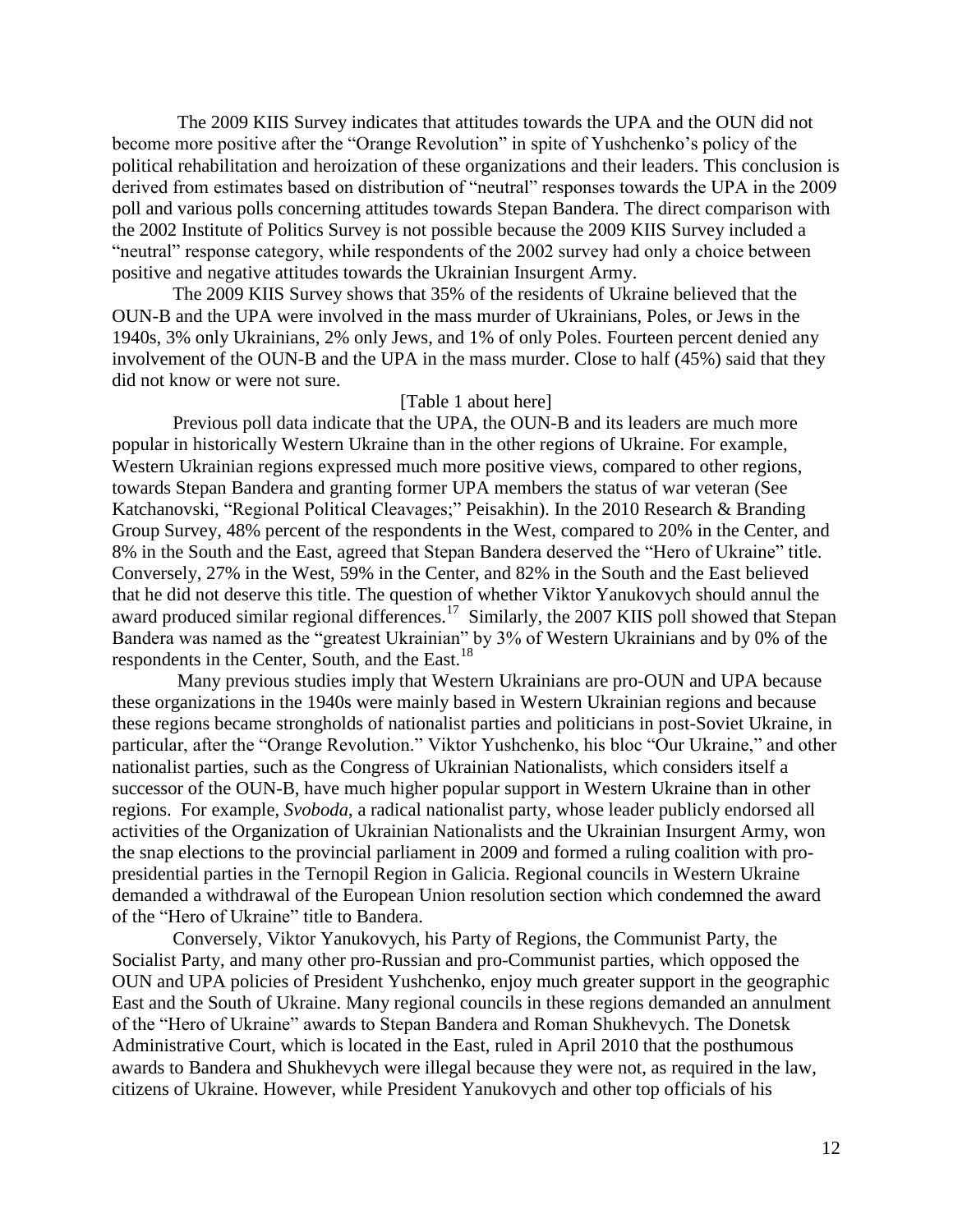coalition government promised to end the national policy of heroization of the OUN and the UPA, they also indicated that they would give autonomy to regions to pursue their own policies concerning these historical organizations.

 The 2009 KIIS Survey shows a majority of the respondents in Galicia have positive perceptions of the Bandera faction of the Organization of Ukrainian Nationalists and the Ukrainian Insurgent Army (63 and 60%, respectively). A minority of Ukrainians not only in the East, the South, and the Center, but also in historic Western Ukrainian regions of Volhynia, Bukovyna, and Transcarpathia have positive attitudes, towards the OUN-B and the UPA. One third (36%) of the respondents in Transcarpathia, 25% in Volhynia, 16% in Bukovyna, 13% in the Center, and 2% both in the East and the South express favorable opinion of the OUN-B. Similarly, 36% of the respondents in Transcarpathia 16% in Volhynia, 15% in Bukovyna, 11% in the Center, 4% in the South, and 2% in the East have positive view of the Ukrainian Insurgent Army.<sup>19</sup> (Table 2 and 3).

# [Table 2, 3, and 4 about here]

 However, the percentages of the respondents with negative attitudes towards the OUN-B in all Western Ukrainian historic regions are similar, and they are much lower than in regions of historic Eastern Ukraine. The minority of the respondents in Galicia and Volhynia (both 12%) Bukovyna (10%), and Transcarpathia (7%), compared to much higher proportion in the Center (39%), the East (59%) and the South (79%), express negative attitude towards the OUN-B. A similar regional pattern characterizes attitudes towards UPA. (See Table 2 and 3).

 The question concerning involvement of the Ukrainian Insurgent Army and the Bandera wing of the Organization of Ukrainian Nationalists in mass murder also produces significant regional differences. Much smaller proportions of the respondents in the regions of Western Ukraine (11-19%) than in the regions of historically Eastern Ukraine (32-57%) say that the OUN-B and the UPA were involved in the mass murder of Ukrainians, Poles, or Jews in the 1940s. The percentages of the respondents, who regard these organizations as linked to the mass murder of all three groups, is much larger in all regions than the percentages of respondents, who believe that the OUN-B and the UPA were involved in the murder of one of these groups. Half (51%) of the respondents in Galicia, compared to 31% in Transcarpathia, 27% in Volhynia, 5% in Bukovyna, 12% in the Center, and 6% in both the East and the South, deny that the OUN-B and the UPA were involved in mass murder in the 1940s. Very large proportions of people in both Western and Eastern Ukraine did not gave a definite answer. The percentages of such responses range from 30% in Galicia and 37% in the South to 55% in Volhynia, Transcarpathia, and the Center, and 84% in Bukovyna (Table 4).

 There are significant differences in attitudes towards the OUN and the UPA by ethnicity and language. For example, 20% of ethnic Ukrainians and 4% of ethnic Russians express very positive or mostly positive views of the UPA. Conversely, half (48%) of ethnic Ukrainians and 81% of ethnic Russians have very negative or mostly negative attitudes towards the Ukrainian Insurgent Army. Similarly, 21% of ethnic Ukrainians, compared to 2% of ethnic Russians hold favorable opinions of the Bandera wing of the Organization of Ukrainian Nationalists, while, respectively, 48% and 84% express negative attitudes.

 The differences by age and education level are much less significant than the regional differences. For instance, the younger generation (18-29 years old) in Ukraine does not display radically different attitudes concerning the OUN and the UPA compared to older generations. The proportions of the positive responses towards the UPA and the OUN-B among the youngest generation do not differ significantly compared to the older respondents. Much higher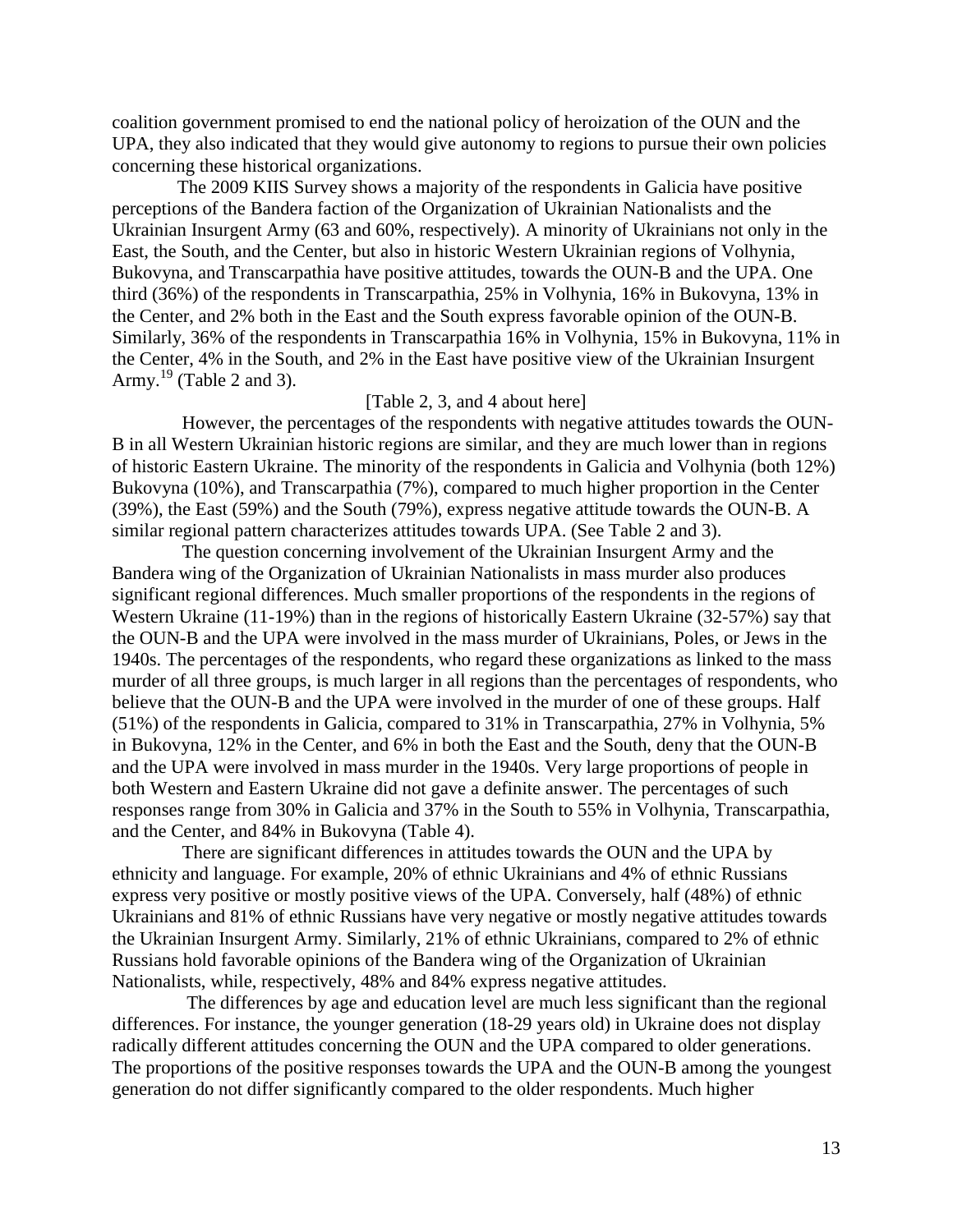proportions of the 18-29 years old hold negative views of the OUN-B and the UPA (33 and 31%, respectively) than embrace positive opinions concerning these nationalist organizations (17 and 16%, respectively). However, the youngest group of the respondents is significantly more likely than many of the older age groups to express neutral attitudes or say that they don't know or are not sure about their views of the OUN-B and the UPA.

 Multiple regression analysis shows that the residents of not only the East, the South, and the Center, but also Western Ukrainian regions of Volhynia, Bukovyna, and Transcarpathia hold much more negative opinions of both the OUN-B and the UPA than the residents of Galicia when other factors, such as ethnicity, language, age, gender, education level, place of residence, the size of settlement, and the perception of the involvement in mass murder, are held constant. The probability that these effects of the regional variables are due to a chance is less or equal to 1 in 1000 for all regions in the regression model of attitudes towards the OUN-B. Similarly, the probability that the regional factors effects can be attributed to a chance is less or equal to 1 in 1000 for Volhynia, Transcarpathia, the Center, the South, and the East and to 1 in 100 for Bukovyna in the regression model of attitudes towards the UPA. However, the size of the unstandardized regression coefficients shows that the differences between Galicia and other Western Ukrainian regions are much smaller compared to differences between Galicia and the Center, the South, and the East. Galicia is the omitted variable in the regressions, because it serves a yardstick for a comparison with other regions. (See Table 5).

# [Table 5 about here]

 The regression analysis shows that the regional factors and perceptions of the involvement of the Bandera wing of the Organization of Ukrainian Nationalists and the Ukrainian Insurgent Army in mass murder are strongest predictors of views concerning these nationalist organizations when all other factors are held constant. The residences in the East, the Center, and the South and the perception of the OUN and UPA involvement in mass murder have the strongest effects on the public attitudes towards the OUN-B and the UPA. These variables have biggest standardized regression coefficients (Betas). The mass murder perception variable is statistically significant at the .001 level. (Table 5).

 The multivariate analysis also demonstrates that ethnicity, language, age, and rural residence are statistically significant determinants of attitudes towards both the OUN-B and the UPA when the effect of other factors is held constant. Ethnic Ukrainians, Ukrainian-speakers, younger respondents, and rural residents hold relatively more favorable views of these nationalist organizations compared, respectively, to ethnic minorities, Russian-speakers, older respondents, and urban residents. However, the magnitudes of the effects of these variables are much smaller compared to the effects of the regional variables and the perception of the mass murder variable. For example, the unstandardized regression coefficient shows that the average residents of Volhynia, Bukovyna, and Transcarpathia score about .7-.8 units lower, on the OUN and UPA attitudes scales, which range from 1 (very negative) to 5 (very positive), than the average resident of Galicia. The average respondents in the Center, the South, and the East, score, respectively, between 1.1 and 1.4 and 1.0-1.2 units lower, on the OUN-B and UPA attitudes scales than the average respondent in Galicia. In comparison, the favorable opinion of the average ethnic Ukrainian towards the OUN-B and the UPA is, respectively, .3 and .2 units higher compared to the opinion of ethnic minorities. Similarly, the 20-year increase in age of the respondent decreases the favorable view of the OUN-B and the UPA only by about .1 on the 5 unit scale. The level of education and the size of settlement do not have statistically significant effects on the OUN and UPA attitudes. (See Table 5).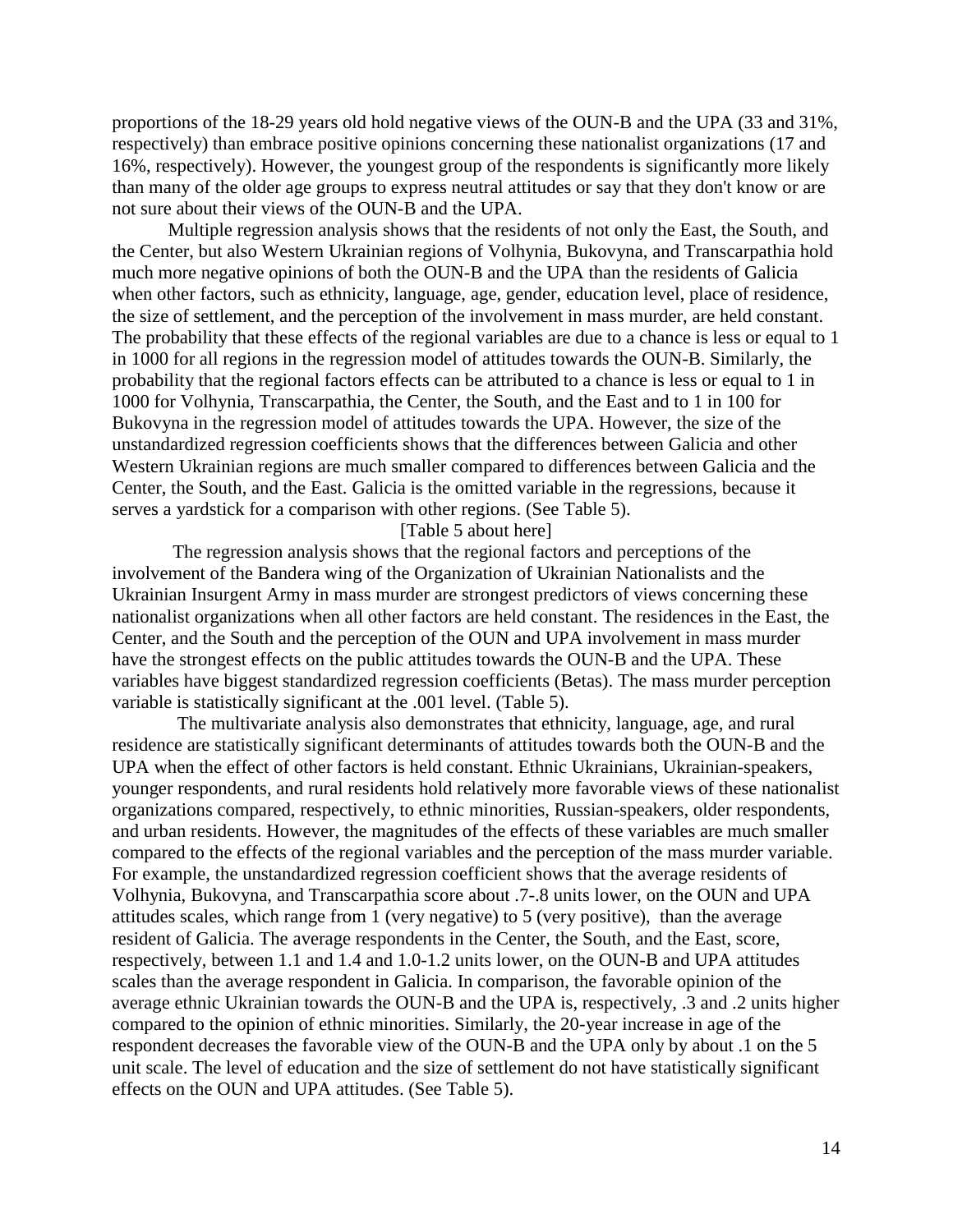#### **Conclusion**

 The issue of political rehabilitation and heroization of the Organization of Ukrainian Nationalists and the Ukrainian Insurgent Army became one of the central political issues in Ukraine after the "Orange Revolution." It provoked major political controversies and debates among historians in Ukraine and other countries. President Yushchenko, nationalist parties, and many Ukrainian historians attempted to recast the OUN and the UPA as a popular national liberation movement, which fought both against Nazi Germany and the Soviet Union, and to present OUN and UPA leaders as national heroes. They either denied or justified by its proindependence struggle, the involvement of the OUN and the UPA in terrorism, the Nazi genocide, and the ethnic cleansing.

 However, historical studies and archival documents show that the OUN relied on terrorism and collaborated with Nazi Germany in the beginning of World War II. The OUN-B (Stepan Bandera faction) by means of its control over the UPA masterminded a campaign of ethnic cleansing of Poles in Volhynia during the war and mounted an anti-Soviet terror campaign in Western Ukraine after the war. These nationalist organizations, based mostly in Western Ukraine, primarily, in Galicia, were also involved in mass murder of Jews during World War II.

 The 2009 Kyiv International Institute of Sociology survey shows that only minorities of the residents of Ukraine have favorable views of the OUN-B and the UPA and deny involvement of these organizations in mass murders of Ukrainians, Poles, and Jews in the 1940s. The negative attitude towards the OUN and the UPA cannot be explained by the effects of Soviet propaganda since the youngest generation of the respondents who were socialized in independent Ukraine does not express radically different views compared to the older generations who were socialized in the Soviet Union. Similarly, while the Soviet propaganda emphasized mass killings of Ukrainians by the UPA and downplayed the mass murder of Poles in Volhynia and Jews during World War II, the 2009 KIIS Survey demonstrates that most respondents, excluding those who did not have definite opinions, believe that the OUN-B and the UPA were involved in the mass murders of not only Ukrainians but also Poles and Jews.

 The 2009 KIIS Survey and several other surveys show existence of significant regional differences concerning public attitudes towards the Organization of Ukrainian Nationalists and the Ukrainian Insurgent Army in contemporary Ukraine. The comparative and statistical analysis of the 2009 KIIS Survey demonstrates that regional factors are one of the strongest determinants of attitudes towards the OUN-B and the UPA. Galicia is the only region in which majorities of the respondents have positive perceptions of the OUN-B and the UPA. Respondents in the Center, the South, and the East, and such Western regions as Volhynia, Bukovyna, and Transcarpathia, have much less positive attitudes, compared to the respondents in Galicia, towards both these organizations. However, residents of Volhynia, Bukovyna, and Transcarpathia are also significantly less negative in their views of the OUN-B and the UPA compared to residents of historically Eastern Ukraine.

 Ethnicity, language, and age also affect the popular views of the OUN-B and the UPA. However, the effect of these factors are weaker compared to the effect of the regional factors. This study implies that the regional differences concerning the Organization of Ukrainian Nationalists and the Ukrainian Insurgent Army are not likely to disappear during the presidency of Viktor Yanukovych, even if he would reverse the national policy concerning these nationalist and terrorist organizations.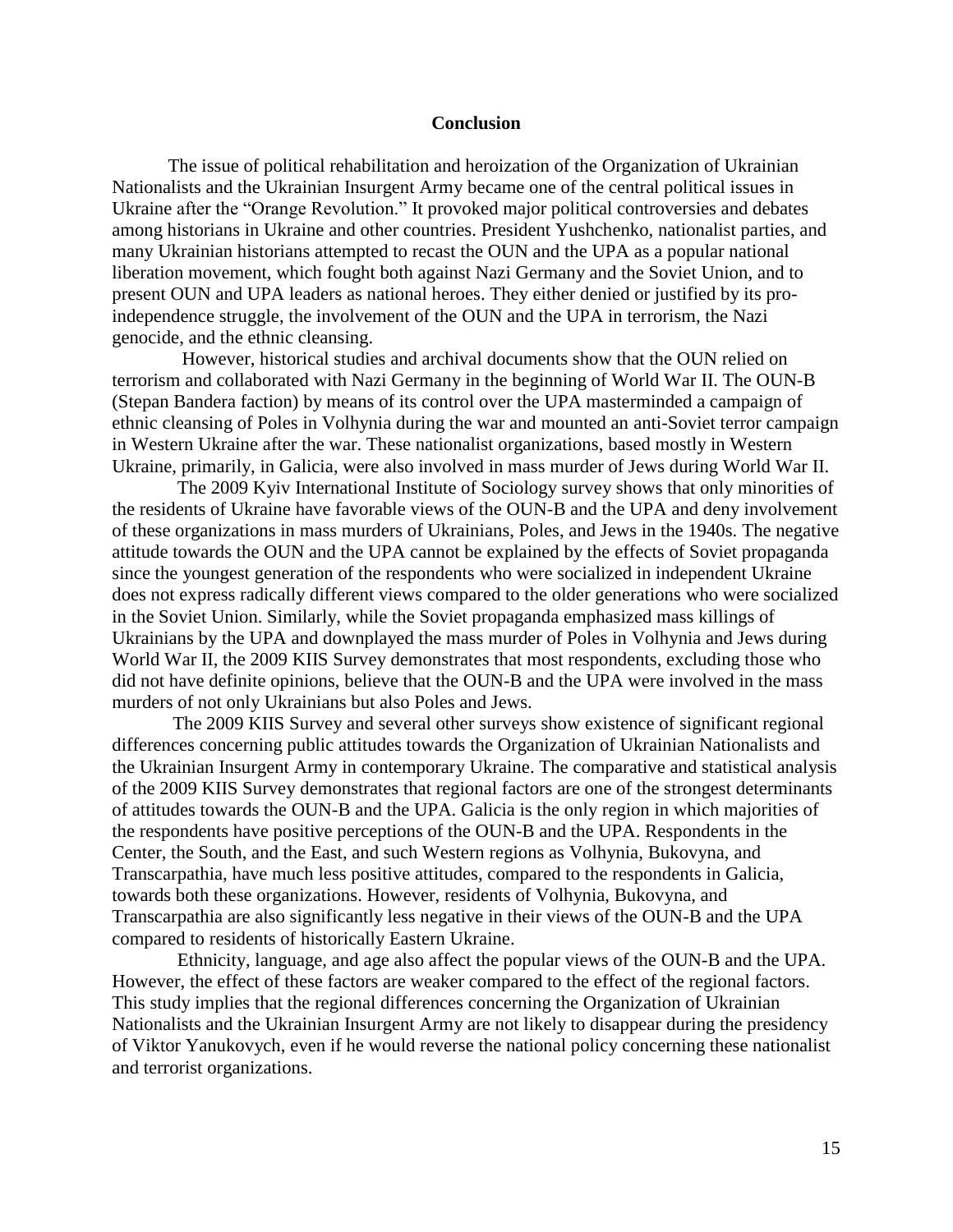Table 1. Attitudes towards the Bandera faction of the Organization of Ukrainian Nationalists and the Ukrainian Insurgent Army in Ukraine, the 2009 KIIS Survey, %

|                     | <b>OUN-B</b> | UPA  |
|---------------------|--------------|------|
| Very positive       | O            |      |
| Mostly positive     | 8            |      |
| Neutral             | 23           | 24   |
| Mostly negative     | 15           | 16   |
| Very negative       | 30           | 29   |
| Don't Know/Not Sure | 18           | 18   |
| Total, %            | 100          | 100  |
| N                   | 1023         | 1024 |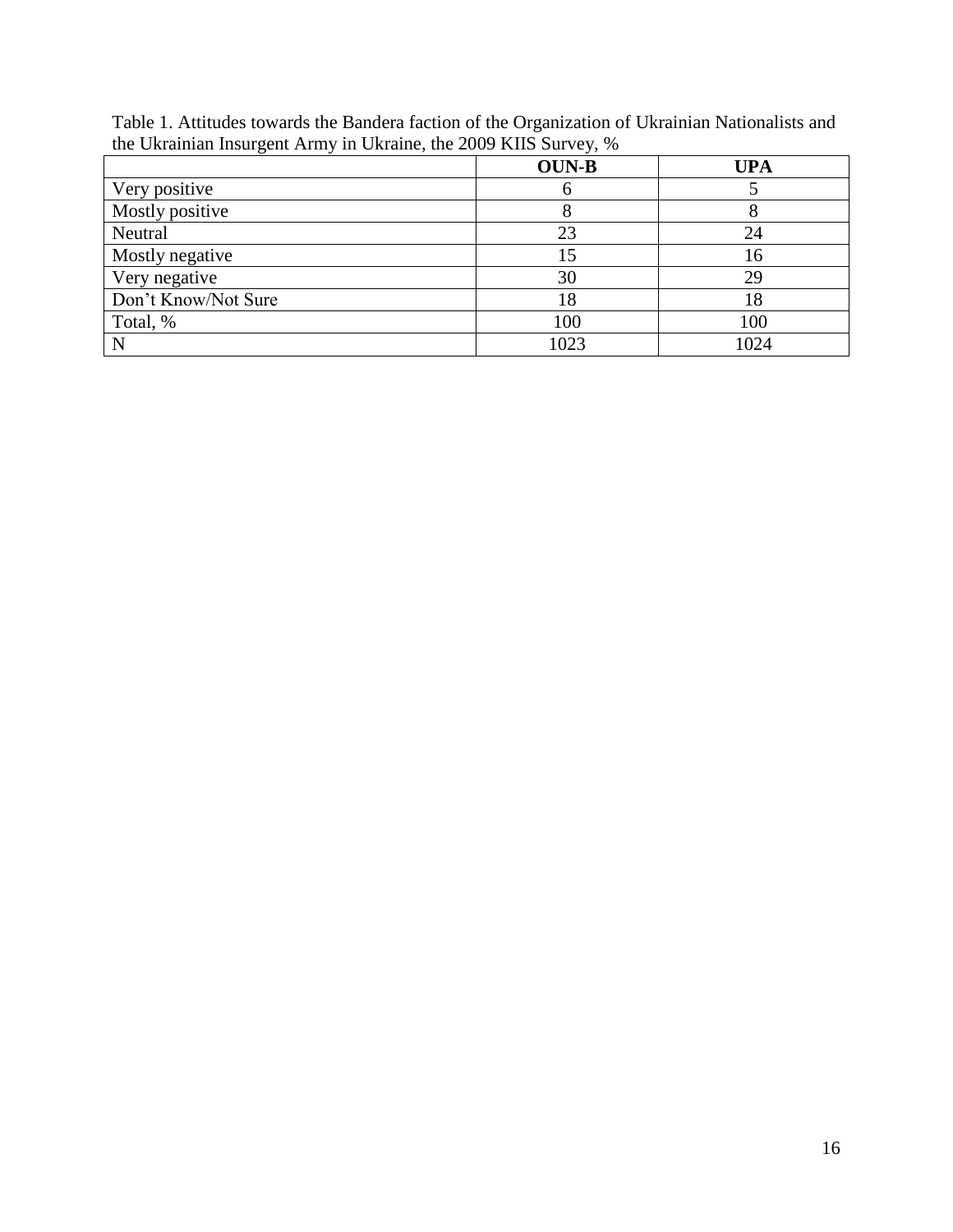| ັ               | <b>Western Ukraine</b> |                       |                       |                                  | <b>Eastern Ukraine</b> |                    |       |  |
|-----------------|------------------------|-----------------------|-----------------------|----------------------------------|------------------------|--------------------|-------|--|
|                 | Galicia <sup>1</sup>   | Volhynia <sup>2</sup> | Bukovyna <sup>3</sup> | Transcar-<br>pathia <sup>4</sup> | Center <sup>5</sup>    | South <sup>6</sup> | East' |  |
| Very positive   | 37                     | 5                     | 5                     | 4                                | 3                      |                    |       |  |
| Mostly positive | 26                     | 20                    | 11                    | 32                               | 10                     |                    |       |  |
| Neutral         | 20                     | 57                    | 21                    | 50                               | 24                     | 13                 | 19    |  |
| Mostly negative | 6                      | 7                     | 5                     |                                  | 17                     | 31                 | 13    |  |
| Very negative   | 6                      | 5                     | 5                     |                                  | 21                     | 48                 | 46    |  |
| Don't Know/Not  | 6                      |                       | 53                    |                                  | 25                     | 7                  | 20    |  |
| Sure            |                        |                       |                       |                                  |                        |                    |       |  |
| Total, %        | 100                    | 100                   | 100                   | 100                              | 100                    | 100                | 100   |  |
| ${\bf N}$       | 109                    | 44                    | 19                    | 28                               | 330                    | 151                | 341   |  |

Table 2. Attitudes towards the Organization of Ukrainian Nationalists (Stepan Bandera faction) in regions of Ukraine, the 2009 KIIS Survey, %

Notes: <sup>1</sup> Ivano-Frankivsk, Lviv, and Ternopil Regions. <sup>2</sup> Chernivtsi Region. <sup>3</sup> Transcarpathia Region.<sup>4</sup> Rivne and Volyn Regions.<sup>5</sup> Cherkassy, Chernihiv, Khmelnytsky, Kyiv City, Kyiv Region, Kirovohrad, Poltava, Sumy, Vinnytsia, and Zhytomyr Regions. <sup>6</sup>Crimea, Kherson, Mykolaiv, and Odesa Regions. <sup>7</sup>Dnipropetrovsk, Donetsk, Kharkiv, Luhansk, and Zaporizhzhia Regions.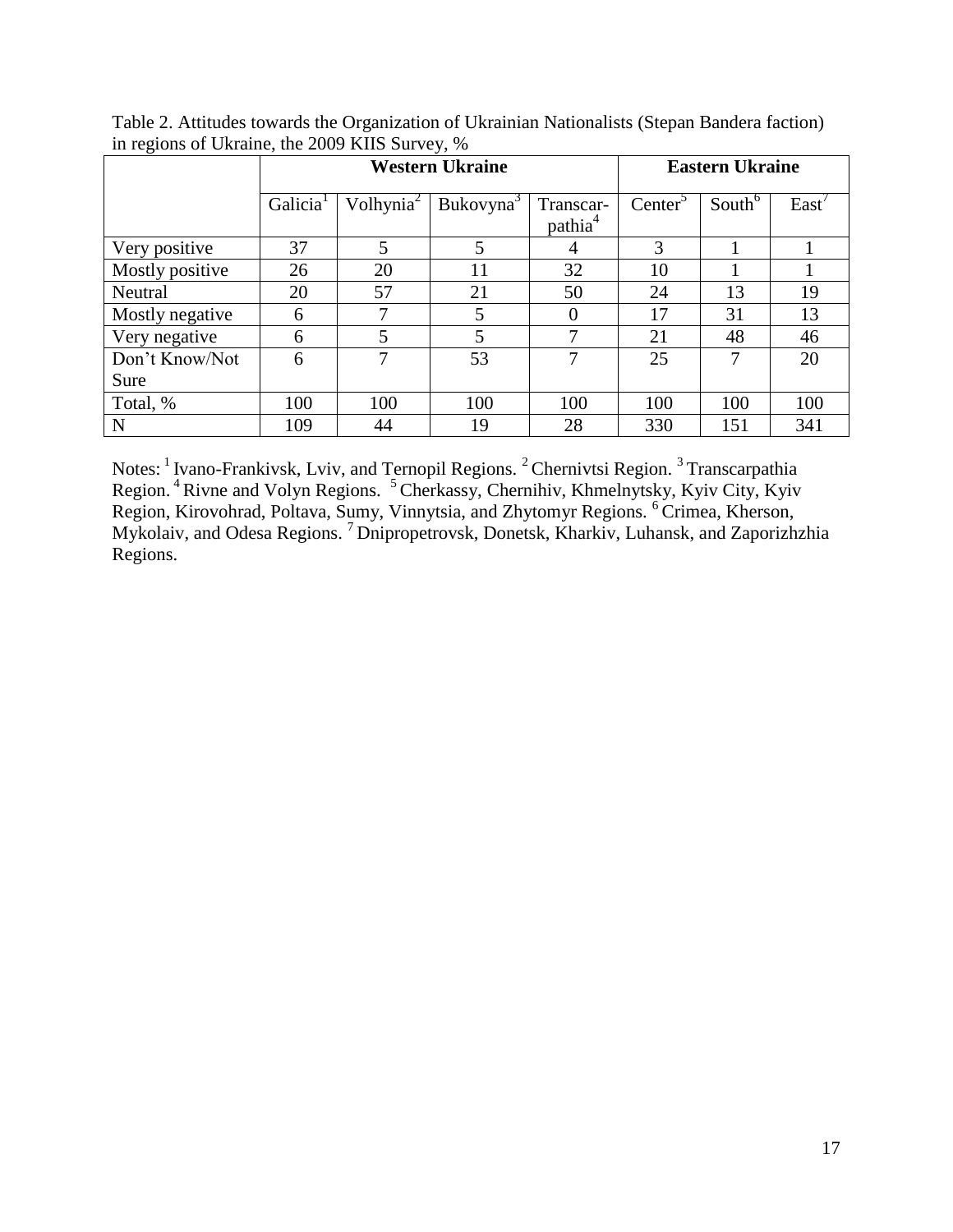|                 | <b>Western Ukraine</b> |          |          |           | <b>Eastern Ukraine</b> |       |      |  |
|-----------------|------------------------|----------|----------|-----------|------------------------|-------|------|--|
|                 | Galicia                | Volhynia | Bukovyna | Transcar- | Center                 | South | East |  |
|                 |                        |          |          | pathia    |                        |       |      |  |
| Very positive   | 35                     | 5        | 5        |           | $\overline{2}$         |       |      |  |
| Mostly positive | 25                     | 11       | 10       | 36        | 9                      | 3     |      |  |
| Neutral         | 24                     | 68       | 19       | 50        | 25                     | 13    | 21   |  |
| Mostly negative | 5                      | 5        |          |           | 17                     | 30    | 15   |  |
| Very negative   | 5                      | 5        | 5        | ⇁         | 20                     | 48    | 44   |  |
| Don't Know/Not  | 8                      |          | 57       | ⇁         | 26                     | 5     | 18   |  |
| Sure            |                        |          |          |           |                        |       |      |  |
| Total, %        | 100                    | 100      | 100      | 100       | 100                    | 100   | 100  |  |
| N               | 110                    | 44       | 21       | 28        | 334                    | 150   | 340  |  |

Table 3. Attitudes towards the Ukrainian Insurgent Army in regions of Ukraine, the 2009 KIIS Survey, %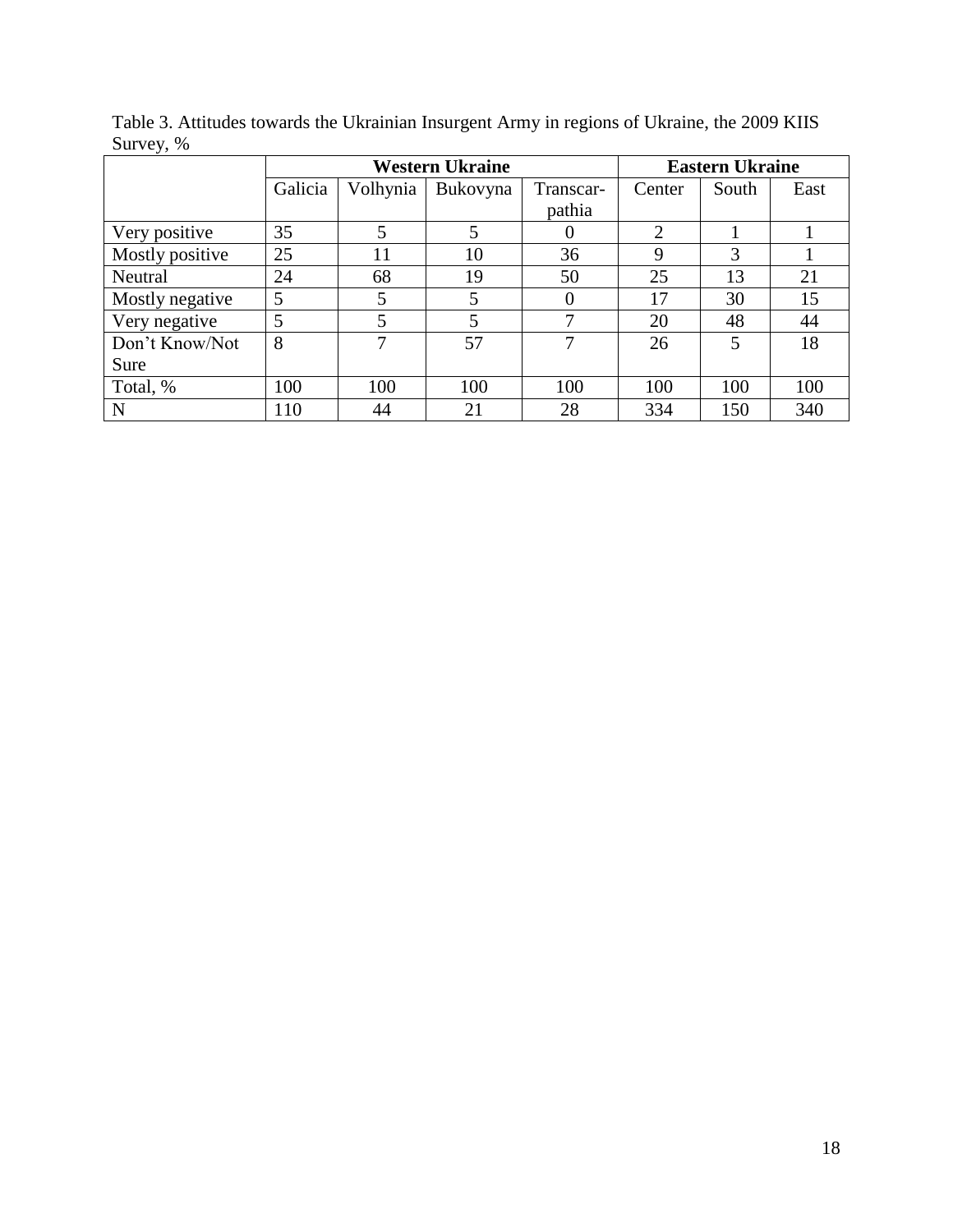|                     | <b>Western Ukraine</b> |                |                |           | <b>Eastern Ukraine</b> |                |      |  |
|---------------------|------------------------|----------------|----------------|-----------|------------------------|----------------|------|--|
|                     | Galicia                | Volhynia       | Bukovyna       | Transcar- | Center                 | South          | East |  |
|                     |                        |                |                | pathia    |                        |                |      |  |
| Ukrainians, Poles   | 15                     | 14             | 11             | 10        | 27                     | 53             | 46   |  |
| and Jews            |                        |                |                |           |                        |                |      |  |
| Only Ukrainians     | 2                      | $\overline{0}$ |                | $\theta$  | 3                      | $\overline{2}$ | 4    |  |
| <b>Only Poles</b>   | $\overline{2}$         | 2              | 0              | $\theta$  |                        | $\Omega$       |      |  |
| Only Jews           | 0                      | 2              |                | 3         |                        | $\overline{2}$ | 4    |  |
| Not involved at all | 51                     | 27             | $\overline{5}$ | 31        | 12                     | 6              | 6    |  |
| Don't Know/Not      | 30                     | 55             | 84             | 55        | 55                     | 37             | 40   |  |
| Sure                |                        |                |                |           |                        |                |      |  |
| Total, %            | 100                    | 100            | 100            | 100       | 100                    | 100            | 100  |  |
| N                   | 105                    | 44             | 19             | 29        | 324                    | 145            | 334  |  |

Table 4. Perceptions of the involvement of the OUN-B and the UPA in mass murder in regions of Ukraine, the 2009 KIIS Survey, %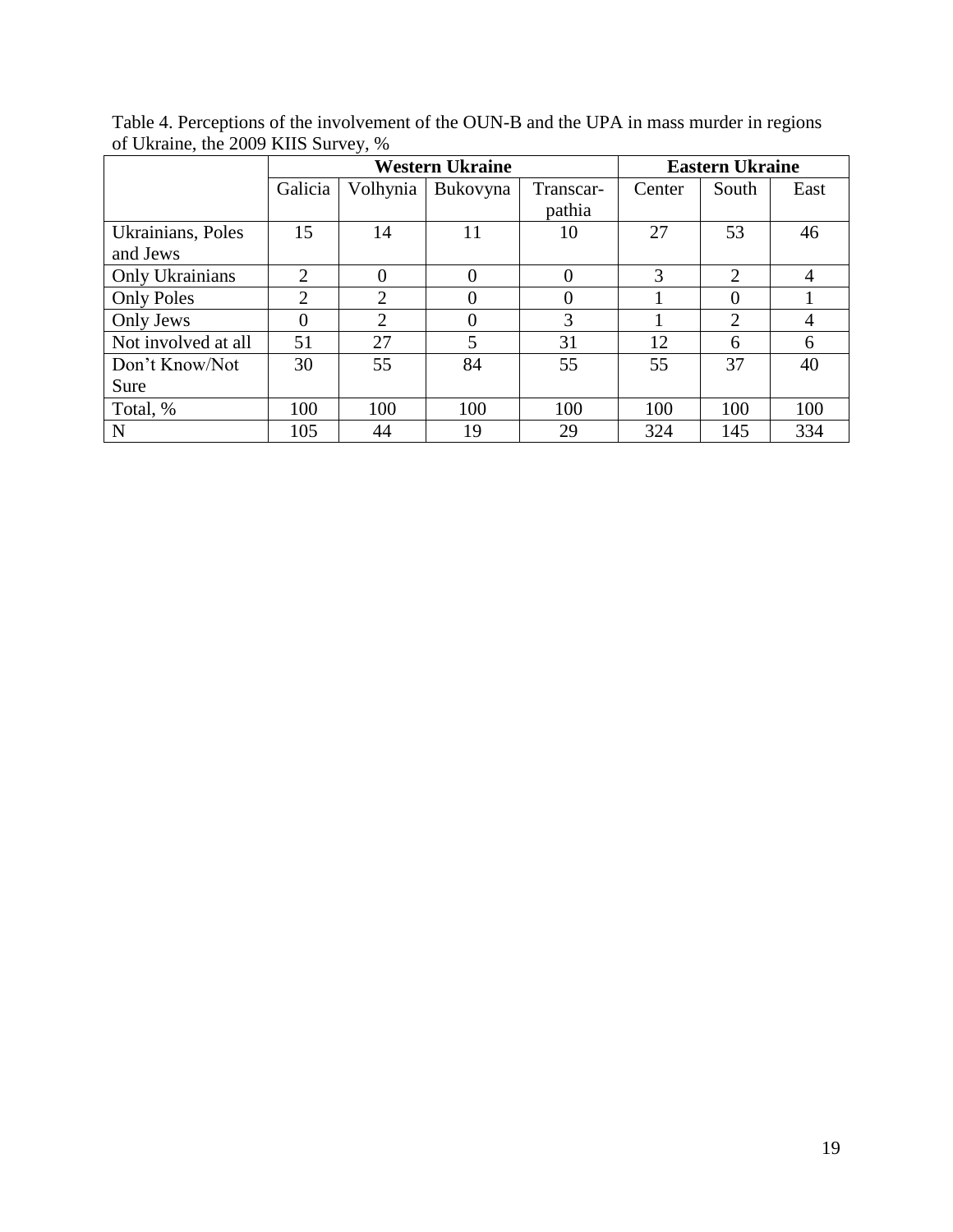|                                          |             | <b>OUN-B</b>      |          | <b>UPA</b>  |                   |          |  |
|------------------------------------------|-------------|-------------------|----------|-------------|-------------------|----------|--|
|                                          | B           | Standard<br>Error | Beta     | B           | Standard<br>Error | Beta     |  |
| Volhynia                                 | $-.684***$  | .175              | $-.109$  | $-.653***$  | .171              | $-.106$  |  |
| Bukovyna                                 | $-.836***$  | .240              | $-.091$  | $-.672**$   | .234              | $-.075$  |  |
| Transcarpathia                           | $-.671***$  | .206              | $-.087$  | $-.653***$  | .201              | $-.087$  |  |
| Center                                   | $-1.129***$ | .114              | $-.420$  | $-1.033***$ | .111              | $-.392$  |  |
| South                                    | $-1.383***$ | .162              | $-.390$  | $-1.156***$ | .158              | $-.333$  |  |
| East                                     | $-1.264***$ | .149              | $-.472$  | $-1.033***$ | .146              | $-.394$  |  |
| Perception of mass<br>murder involvement | $-.733***$  | .048              | $-.404$  | $-.749***$  | .047              | $-.421$  |  |
| Ethnic Ukrainian                         | $.313***$   | .082              | .099     | $.203*$     | .081              | .066     |  |
| Ukrainian-speaker                        | $.329***$   | .103              | .129     | .489***     | .100              | .196     |  |
| Age                                      | $-.005**$   | .002              | $-.075$  | $-.006***$  | .002              | $-.086$  |  |
| Education                                | .025        | .017              | .037     | .021        | .017              | .033     |  |
| Rural                                    | $.249*$     | .120              | .093     | $.276*$     | .117              | .105     |  |
| Male                                     | $-.035$     | .062              | $-0.014$ | $-.034$     | .060              | $-0.014$ |  |
| Size of settlement                       | .025        | .028              | .039     | .036        | .028              | .059     |  |
| Constant                                 | $3.882***$  | .273              |          | 3.786***    | .266              |          |  |
| R squared                                | .537        |                   |          | .539        |                   |          |  |
| ${\bf N}$                                | 813         |                   |          | 817         |                   |          |  |

Table 5. Determinants of attitudes towards the OUN-B and the UPA, OLS regressions

\*\*\* Statistically significant at the .001 level, \*\* statistically significant at .01 level, statistically significant at the .05 level.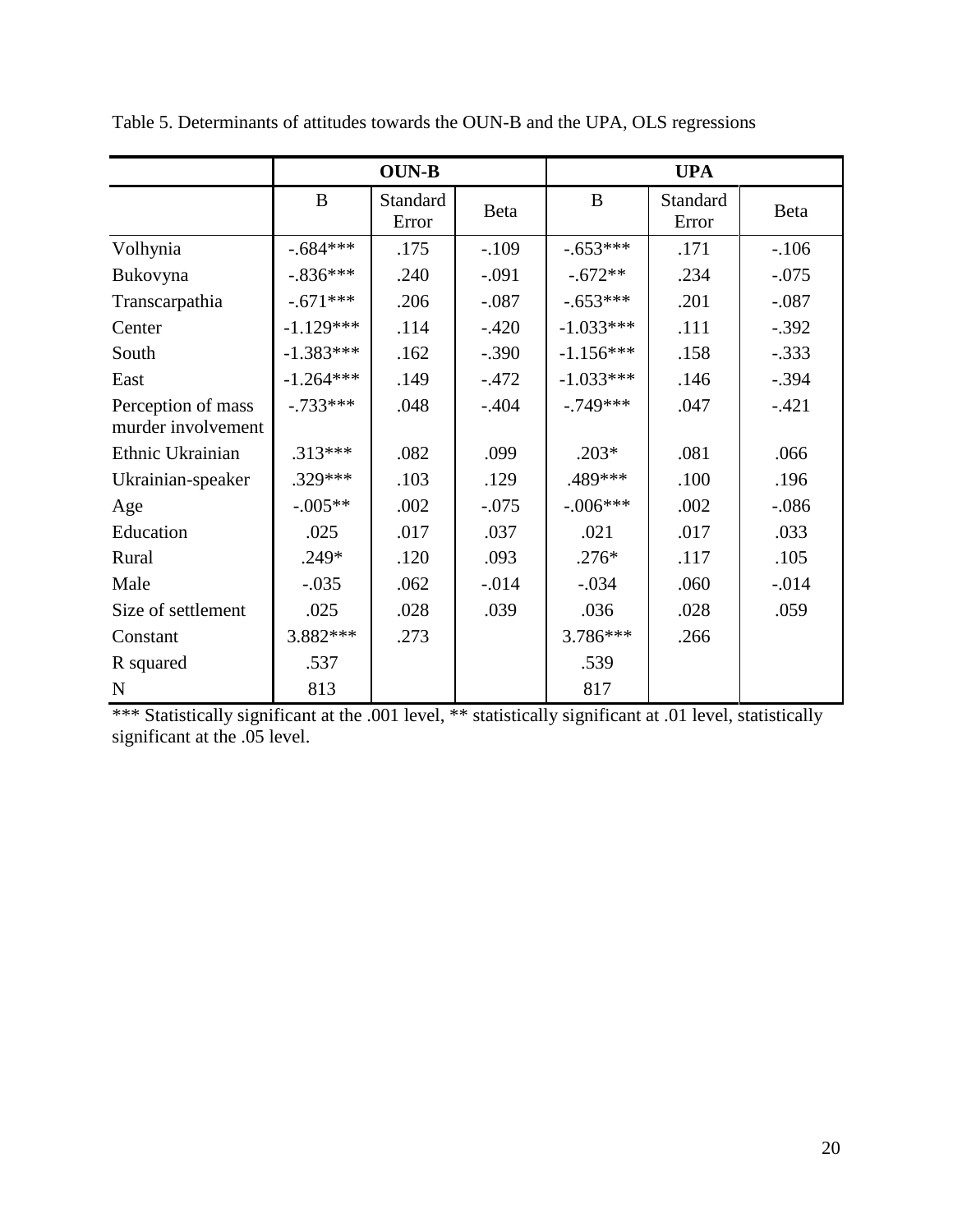#### **References**

Antoniuk, Yaroslav. *Dialnist SB OUN na Volyni*. Lutsk: Volynska knyha, 2007. Print.

- Berkhoff, Karel C. *Harvest of Despair: Life and Death in Ukraine under Nazi Rule*. Cambridge: Harvard UP, 2004. Print.
- Berkhoff, Karel C. and Marco Carynnyk. "The Organization of Ukrainian Nationalists and Its Attitude toward Germans and Jews: Iaroslav Stets"ko"s 1941 Zhyttiepys," *Harvard Ukrainian Studies* 23.3-4 (1999): 149-84. Print.
- Birch, Sarah. *Elections and Democratization in Ukraine*. New York: St. Martin Press, 2000.
- Brandon, Ray and Wendy Lower (eds.). *The Shoah in Ukraine: History, Testimony, Memorialization.* Bloomington: Indiana UP, 2008. Print.
- Breitman, Richard, Norman J. W. Goda, Timothy Naftali, and Robert Wolfe. *U.S. Intelligence and the Nazis*. New York: Cambridge UP, 2005. Print.
- Cybulski, Henryk. *Czerwone noce*. Warsaw: MON, 1974. Print.
- Dean, Martin. *Collaboration in the Holocaust: Crimes of the Local Police in Belorussia and Ukraine, 1941–44*. New York: Palgrave, 1999. Print.
- Diukov, Aleksandr. 2008. *Vtorostepennyi vrag. OUN, UPA i reshenie "evreiskogo voprosa."* Moscow: Regnum. Web. 7 May 2010.
- *Dovidnyk pro tabory, tiurmy ta hetto na okupovanii terytorii Ukraïny (1941-1944)*. Kyiv: State Committee on Archives of Ukraine, 2000. Print.
- Henry Field Papers, Box 52, Folder "1964," Franklin D. Roosevelt Library, Hyde Park, New York.
- Higham, Charles. *American Swastika*. Garden City, NY: Doubleday, 1985. Print.
- Himka, John-Paul. "The Ukrainian Insurgent Army and the Holocaust," Paper presented at the 41 National Convention of the American Association for the Advancement of Slavic Studies, Boston, 12-15 Nov. 2009. Print.
- Hoffman, Bruce. *Inside Terrorism*. New York: Columbia University Press, 2006. Print.
- Hrytsiuk, Grzegorz. "Vtraty naselennia na Volyni u 1941-1944rr." *Ukraina-Polshcha: Vazhki Pytannia*, Vol. 5. Warsaw: Tyrsa, 2001: 249-70. Print.
- Hunczak, Taras. "OUN-Between Collaboration and Confrontation with Nazi Germany." *Ukrainian Quarterly* 62.2 (2006): 133-53. Print.
- Katchanovski, Ivan. "Politics of Soviet and Nazi Genocides in Orange Ukraine." *Europe-Asia Studies* (2010, forthcoming). Print.
- Katchanovski, Ivan. "Regional Political Cleavages, Electoral Behavior, and Historical Legacies in Ukraine." *Aspects of the Orange Revolution III: The Context and Dynamics of the 2004 Ukrainian Presidential Elections*. Ed. Ingmar Bredies, Andreas Umland, and Valentin Yakushik. Stuttgart: Ibidem-Verlag, 2007: 55-77. Print.
- Katchanovski, Ivan. *Cleft Countries: Regional Political Divisions and Cultures in Post-Soviet Ukraine and Moldova*. Stuttgart: Ibidem-Verlag, 2006.
- Kentii, A. V. *Ukrainska povstanska armiia v 1942-1943 rr.* Kyiv: NAS Institute of History of Ukraine, 1999. Print.
- Kentii, Anatolii. *Zbroinyi chyn ukrainskykh natsionalistiv. 1920-1956. Istoryko-arkhivni narysy*. Vol. 1. Kyiv: State Committee on Archives of Ukraine, 2005. Print.
- *Litopys Ukrainskoi Povstanskoi Armii. Vol. 1-47*. Toronto: Litopys UPA, 1976-2009. Print.
- *Litopys UPA. Nova Seriia*. Vol. 1-14. Kyiv: Institute of Ukrainian Archeography and Source Studies, 1995-2010. Print.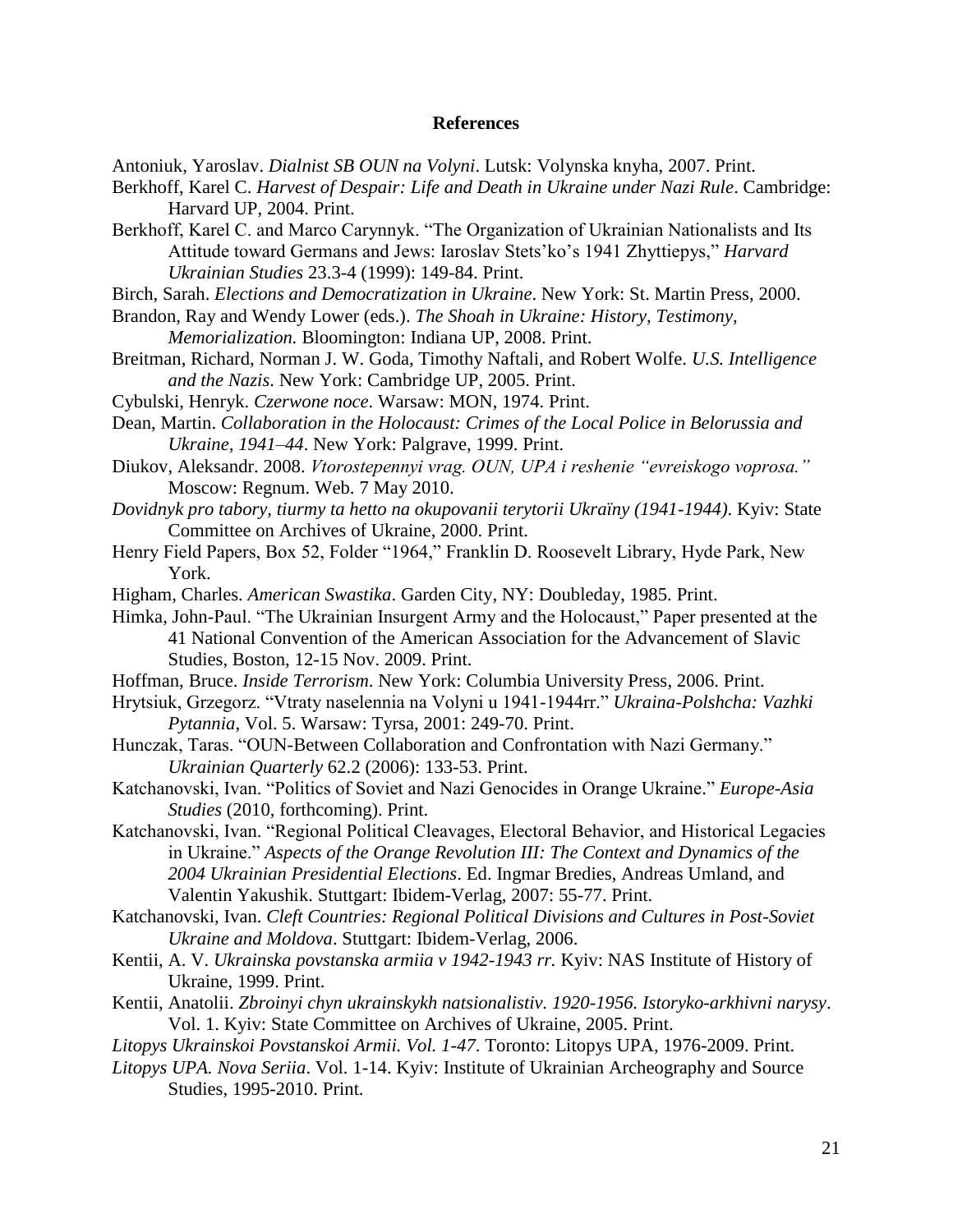- Marples, David R. "Anti-Soviet Partisans and Ukrainian Memory." *East European Politics & Societies* 24.1 (2010): 26-43. Print.
- Marples, David R. *Heroes and Villains: Creating National History in Contemporary Ukraine*. Budapest: Central European UP, 2007.
- Marples, David R. "Stepan Bandera: The Resurrection of a Ukrainian National Hero." *Europe-Asia Studies* 58.4 (2006): 555-66. Print.
- Motyka, Grzegorz. *Ukrainska partyzantka 1942-1960: dzialalnosc Organizacji Ukrainskich Nacjonalistow i Ukrainskiej Powstanczej Armii*. Warsaw: Rytm, 2006. Print.
- Motyl, Alexander J. *The Turn to the Right: The Ideological Origins and Development of Ukrainian Nationalism, 1919–1929*. Boulder: East European Quarterly, 1980. Print.
- Nakonechnyi, V. *Kholokost na Volyni: Zhertvy i Pamiat*. Lutsk: Zaria-Plus, 2003. Print.
- Newton, Ronald C. *Nazi Menace in Argentina, 1931-1947*. Stanford: Stanford UP, 1992. Print.
- Olkhovsky, Ivan. "Trahediia sela Kortelisy i spekuliatsii na nii." *Ukrainska haseta*, 18 Dec. 2000. Web. 11 Feb. 2010.
- *Orhanizatsia ukrainskykh natsionalistiv i Ukrainska povstanska armiia. Fakhovyi vysnovok robochoi grupy istorykiv pry Uriadovii komisii z vyvchennia diialnosti OUN i UPA.* Kyiv: Naukova dumka, 2005. Print.
- Peisakhin, Leonid. "Living Historical Legacies: The "why" and "how" of institutional persistence. The case of Ukraine." Paper prepared for presentation at the 15th Annual World Convention of the Association for the Study of the Nationalities, Columbia University, New York, 15-17 Ap. 2010. Print.
- Piotrowski, Tadeusz. *Genocide and rescue in Wolyn: Recollections of the Ukrainian nationalist ethnic cleansing campaign*. Jefferson, NC: McFarland, 2000. Print.
- *Politychnyi teror i teroryzm v Ukraini: XIX-XX st. Istorychni narysy*. Kyiv: Naukova dumka, 2002. Print.
- Rudling, Per Anders. "The Khatyn" Massacre: A Historical Controversy Revisited." *Journal of Genocide Research* (Forthcoming). Print.
- Rudling, Per Anders. "The Shukhevych Cult in Ukraine: Myth Making with Complications", paper presented at the conference 'World War II and the (Re)Creation of Historical Memory in Contemporary Ukraine,' Kyiv, 23-26 Sep. 2009. Print.
- Rudling, Per Anders. "Theory and practice: historical representation of the wartime accounts of the activities of the OUN-UPA (Organization of Ukrainian Nationalists-Ukrainian Insurgent Army)." *East European Jewish Affairs* 36.2 (2006): 163-89. Print.
- Serhiichuk, Volodymyr (ed.) *OUN-UPA v roky viiny.* Kyiv: Dnipro, 1996. Print.
- Shevel, Oxana. "The Politics of Memory in a Divided Society: A Comparison of post-Franco Spain and post-Soviet Ukraine." Paper presented at the Fifth Annual Danyliw Research Seminar, University of Ottawa, 29-31 Oct. 2009. Print.
- Siemaszko, Wladyslaw and Ewa Siemaszko. *Ludobojstwo dokonane przez nacjonalistow ukrainskich na ludnosci polskiej Wołynia, 1939-1945*. Warsaw: Borowiecky, 2000. Print.
- Snyder, Timothy. ""To Resolve the Ukrainian Problem Once and for All": The Ethnic Cleansing of Ukrainians in Poland, 1943-1947." *Journal of Cold War Studies* 1.2 (1999): 86-120. Print.
- Sodol, Petro. *Ukrainska povstancha armiia, 1943-49. Dovidnyk*. New York: Proloh, 1994. Print.
- Sodol, Petro. *Ukrainska povstancha armiia, 1943-49. Dovidnyk druhyi*. New York: Proloh, 1995. Print.
- Spector, Shmuel. *The Holocaust of Volhynian Jews, 1941-1944*. Jerusalem: Yad Vashem, 1990.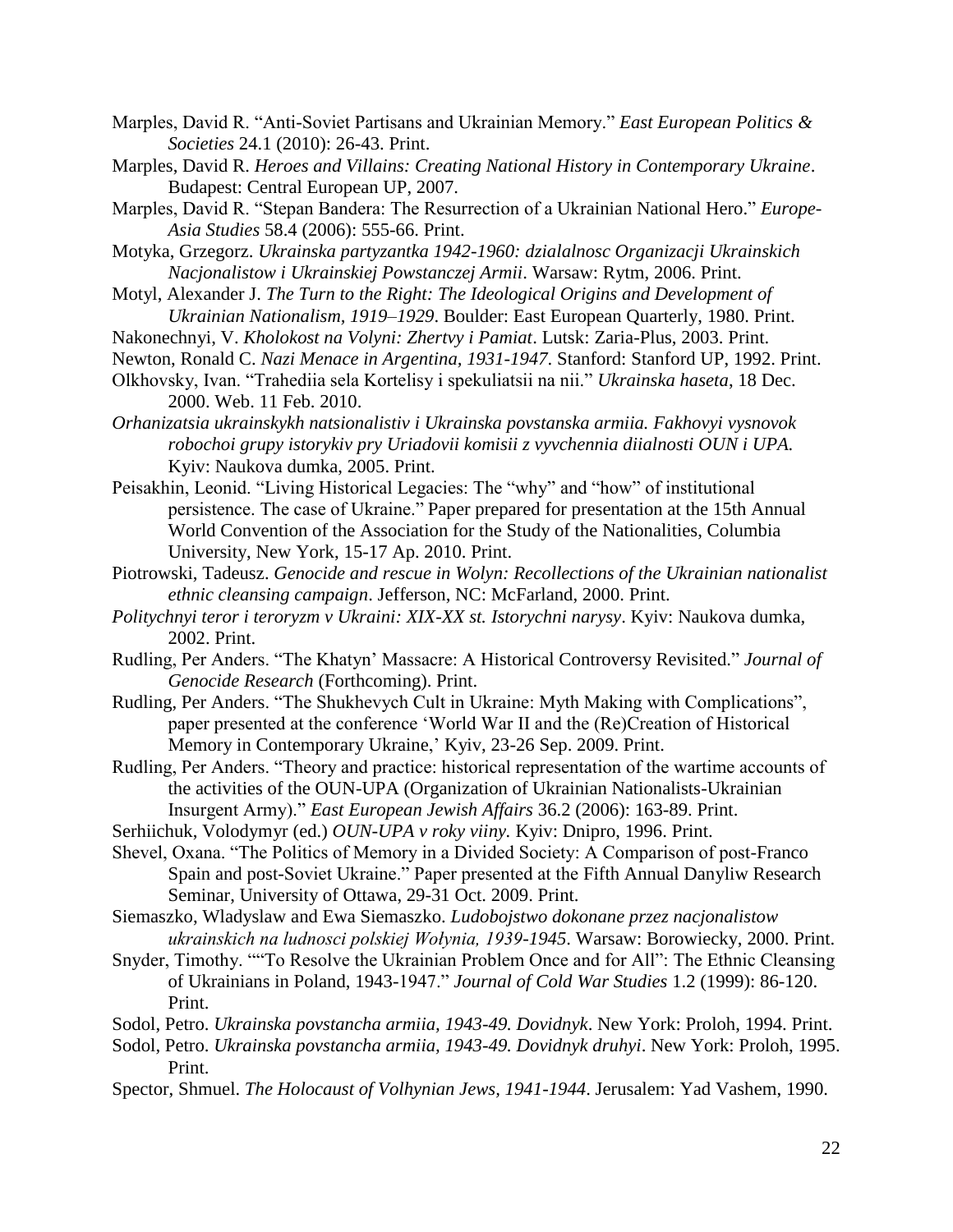Sprava 1, Opys 1, Fond R-97, Volyn State Regional Archive, Lutsk.

Sprava 4, Opys 2, Fond R-2, Volyn State Regional Archive, Lutsk.

Sprava 7, Opys 2, Fond 2, Volyn State Regional Archive, Lutsk.

Sprava 12, Opys 3, Fond R-164, Volyn State Regional Archive, Lutsk.

- *Stepan Bandera: Zbirnyk materialiv i dokumentiv*. Kyiv: Ukrainian National Memory Institute, 2009. Web. March 5 2010.
- Sudoplatov, Pavel. *Spetsoperatsii. Lubianka i Kreml 1930-1950 gody*. Moscow: OLMA-Press, 1998/2003. Print.
- *Ukrainska povstanska armiia: Istoriia neskorenykh*. Lviv, Center for the Studies of the Liberation Movement, 2008. Print.
- Vallin, Jacques, France Mesle, Serguei Adamets and Serhii Pyrozhkov. 2002. "A New Estimate of Ukrainian Population Losses during the Crises of the 1930s and 1940s." *Population Studies*, Vol. 56, No. 3, pp. 249-64. Print.
- Vovk, Oleksandr. "Korotkyi analiz diialnosti UPA ta ii zapillia na PZUZ i v prylehlykh rehionakh u 1943-1946 rr." *Ukrainskyi Vyzvolnyi Rukh* 8. Lviv: Center for the Studies of the Liberation Movement, 2006: 164-224. Print.